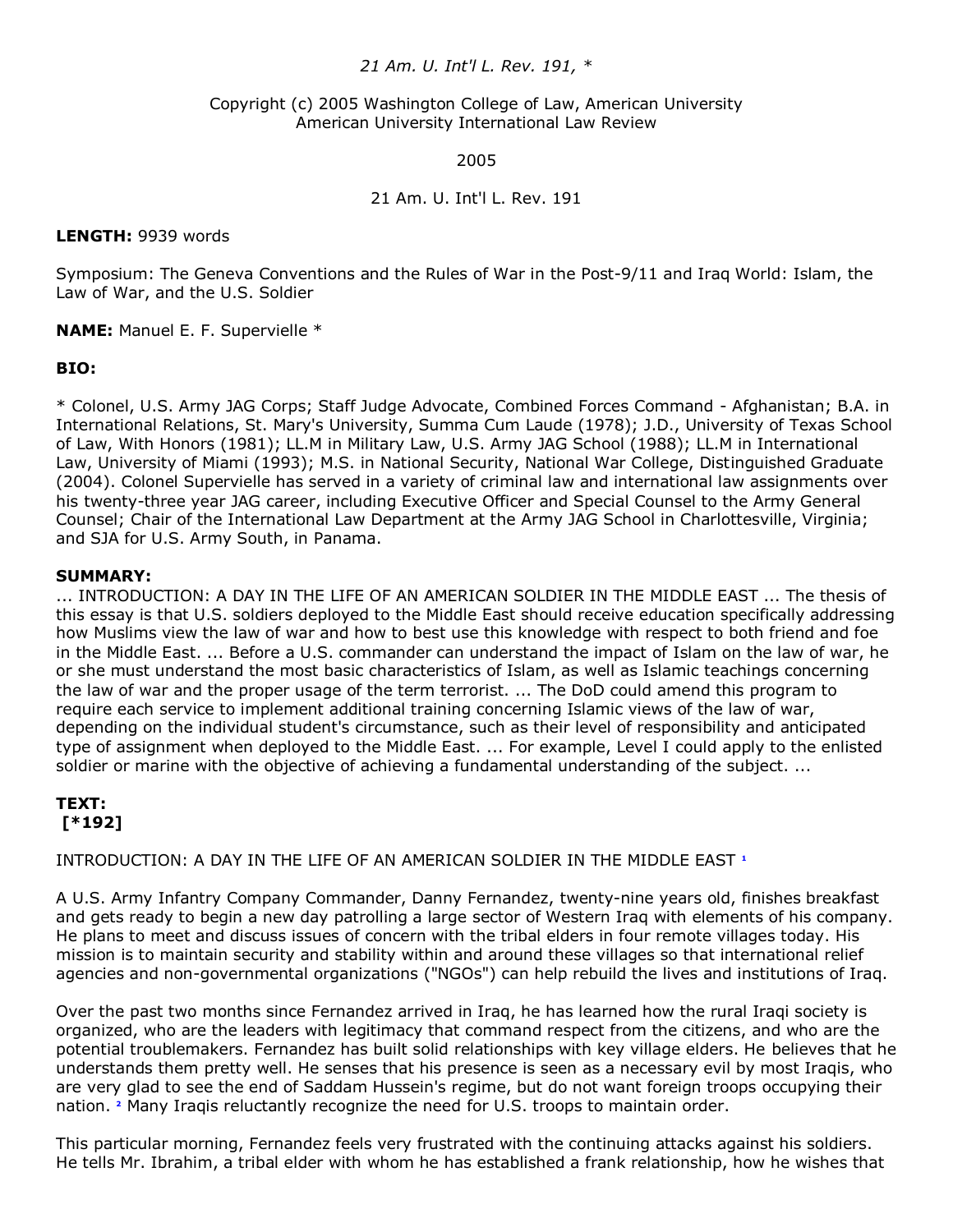the terrorists in Iraq that hurt his troops could all be **[\*193]** rounded up, prosecuted and punished. He challenges Mr. Ibrahim to use his influence to get villagers to turn over these terrorists to U.S. authorities.

Mr. Ibrahim responds by saying that while he too wishes that the fighting would stop, he believes that the people shooting at the soldiers are not terrorists. He says that they are merely young Iraqi boys fighting for liberation from foreign occupation. From their perspective, says Mr. Ibrahim, the Qur'an mandates that Muslim lands must be protected from occupation and oppression.

Fernandez angrily retorts that anybody resisting U.S. orders is a terrorist and if the Qur'an tells them to fight Americans then the Qur'an is full of "BS." Incensed, Mr. Ibrahim shouts at Fernandez that he is no longer welcomed in his home or in the village. Fernandez leaves the village convinced that Mr. Ibrahim is a terrorist sympathizer and cannot be trusted.**<sup>3</sup>**

Did this fictional encounter have to end this way? Did it further the objective of "winning the hearts and minds" of the Iraqi people? Could Fernandez have expressed his feelings in a manner that would have demonstrated a more sophisticated understanding of the situation in Iraq? Perhaps if Fernandez had explained that the sooner the violence ends, the sooner the Americans would leave, that would have resonated with Mr. Ibrahim. He could also explain that the fighters violate the law of war because they engage in acts of violence against not just the American forces, but also Iraqi civilians, women and children. These actions violate the law of war and Islamic teachings that forbid the killing of women, children and old men in combat: "From the earliest times it was forbidden (haram) to kill noncombatants as well as women and children and monks and rabbis, who were given the promise of immunity unless they had taken part in the fighting."**<sup>4</sup>**

**[\*194]** Such an exchange, while it might not convince Mr. Ibrahim to do what Fernandez asked him to do, would probably not have led to the break in relations with Fernandez as occurred in the original scenario. If the stated goal of the U.S. military action in Iraq is to liberate the people and help them establish a liberal democracy,**<sup>5</sup>** then dialog with the civilian leadership must be maintained. What can the U.S. military do to prepare soldiers and commanders like Captain Fernandez to better handle situations like the scenario described above?

The thesis of this essay is that U.S. soldiers deployed to the Middle East should receive education specifically addressing how Muslims view the law of war and how to best use this knowledge with respect to both friend and foe in the Middle East. In support of this thesis, the essay will first define the nature of the deficiency in the U.S. military education system with regards to this subject, and its consequences. The essay next sets forth the three basic teaching points relating to the law of war and Islam that should be taught to U.S. soldiers in order to mitigate the previously identified deficiency. The essay will conclude with a cursory suggestion for how the proposed education can be implemented, along with an analysis of its feasibility.

## I. BACKGROUND: MIDDLE EAST, ISLAM, AND THE LAW OF WAR

Before getting started with the thesis defense, it would be useful to give a background and thus more precisely mark the scope of the discussion. Three terms used in the thesis require fine-tuning: Middle East, Islam, and law of war.

The region of the world described as the Middle East has no precise agreed-upon boundaries. For purposes of this essay, however, the term will include the geographic area that "runs from the Nile **[\*195]** Valley to the Muslim lands of Central Asia, from extreme southeast Europe to the Indian Ocean."**<sup>6</sup>** The common threads within this geographic space are not the ethnic or racial composition, language, or cultural values. Rather, the characteristics that make it relevant to the essay's thesis are the potential for turmoil and conflict, the predominance of Islam, and the continuing or possible future U.S. military deployments in the region. It is these common threads of Islam, armed conflict and U.S. military presence that make this region as defined particularly relevant to a discussion of Islam and the law of war.

Along with Judaism and Christianity, Islam is one of the three main monotheistic religions in the world, practiced by over a billion people. Muslims worship Allah and revere the prophet Mohammad.**<sup>7</sup>** "From Morocco across from Gibraltar on the Atlantic, eastward across North Africa, through the Indian subcontinent (which includes Pakistan and Bangladesh), on to the near-tip of Indonesia, Islam is a vital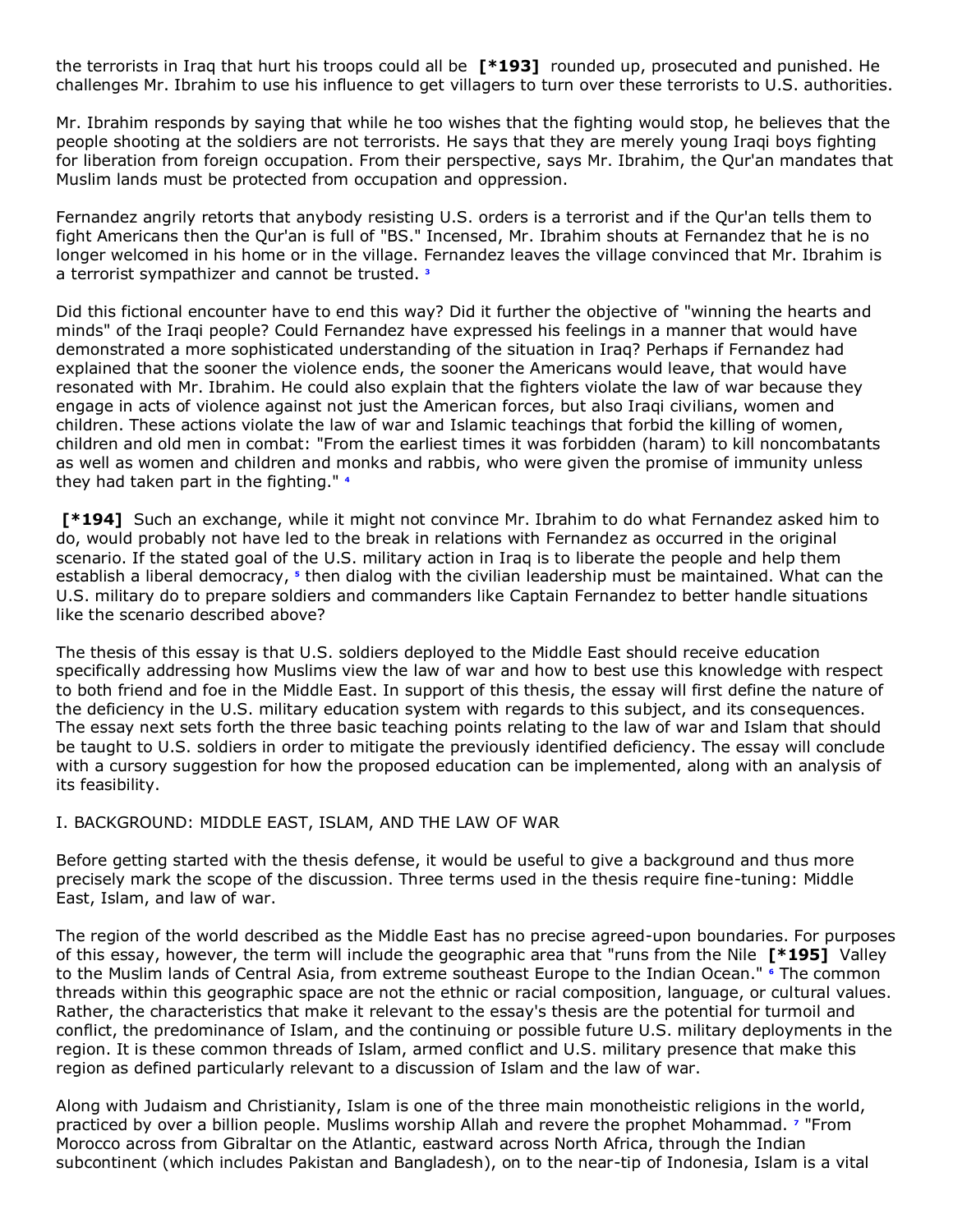force in the contemporary world."**<sup>8</sup>** The worldwide Muslim community, ummah, is extraordinarily diverse.**<sup>9</sup>** The two major groups of Muslims are Sunni and Shi'a. **[10](http://www.lexis.com/research/retrieve?_m=47973e549231c520dbe09e2cd0971a2c&docnum=11&_fmtstr=FULL&_startdoc=1&wchp=dGLbVzz-zSkAA&_md5=0f232df1e532c2bc94176067a855cfb4&focBudTerms=&focBudSel=all#n10#n10)** Sunni are the largest group, **[\*196]** making up more that eighty-five percent, and the Shi'a, who are mostly concentrated in southern Iraq and Iran, are the second largest, making up about ten percent of the Muslim population. **[11](http://www.lexis.com/research/retrieve?_m=47973e549231c520dbe09e2cd0971a2c&docnum=11&_fmtstr=FULL&_startdoc=1&wchp=dGLbVzz-zSkAA&_md5=0f232df1e532c2bc94176067a855cfb4&focBudTerms=&focBudSel=all#n11#n11)** Within each of these two major groups there exist many more sub-groups with wide-ranging religious and political views. **[12](http://www.lexis.com/research/retrieve?_m=47973e549231c520dbe09e2cd0971a2c&docnum=11&_fmtstr=FULL&_startdoc=1&wchp=dGLbVzz-zSkAA&_md5=0f232df1e532c2bc94176067a855cfb4&focBudTerms=&focBudSel=all#n12#n12)** Over seventy-five percent of Muslims are not Arab. **[13](http://www.lexis.com/research/retrieve?_m=47973e549231c520dbe09e2cd0971a2c&docnum=11&_fmtstr=FULL&_startdoc=1&wchp=dGLbVzz-zSkAA&_md5=0f232df1e532c2bc94176067a855cfb4&focBudTerms=&focBudSel=all#n13#n13)** It is also important to recognize that the vast majority of Muslims do not live in theocracies ruled by Islam. Rather, they live in nations with secular governments, **[14](http://www.lexis.com/research/retrieve?_m=47973e549231c520dbe09e2cd0971a2c&docnum=11&_fmtstr=FULL&_startdoc=1&wchp=dGLbVzz-zSkAA&_md5=0f232df1e532c2bc94176067a855cfb4&focBudTerms=&focBudSel=all#n14#n14)** such as Indonesia, **[15](http://www.lexis.com/research/retrieve?_m=47973e549231c520dbe09e2cd0971a2c&docnum=11&_fmtstr=FULL&_startdoc=1&wchp=dGLbVzz-zSkAA&_md5=0f232df1e532c2bc94176067a855cfb4&focBudTerms=&focBudSel=all#n15#n15)** India, **[16](http://www.lexis.com/research/retrieve?_m=47973e549231c520dbe09e2cd0971a2c&docnum=11&_fmtstr=FULL&_startdoc=1&wchp=dGLbVzz-zSkAA&_md5=0f232df1e532c2bc94176067a855cfb4&focBudTerms=&focBudSel=all#n16#n16)** Bangladesh, **[17](http://www.lexis.com/research/retrieve?_m=47973e549231c520dbe09e2cd0971a2c&docnum=11&_fmtstr=FULL&_startdoc=1&wchp=dGLbVzz-zSkAA&_md5=0f232df1e532c2bc94176067a855cfb4&focBudTerms=&focBudSel=all#n17#n17) [\*197]** Egypt, **[18](http://www.lexis.com/research/retrieve?_m=47973e549231c520dbe09e2cd0971a2c&docnum=11&_fmtstr=FULL&_startdoc=1&wchp=dGLbVzz-zSkAA&_md5=0f232df1e532c2bc94176067a855cfb4&focBudTerms=&focBudSel=all#n18#n18)** Iraq, **[19](http://www.lexis.com/research/retrieve?_m=47973e549231c520dbe09e2cd0971a2c&docnum=11&_fmtstr=FULL&_startdoc=1&wchp=dGLbVzz-zSkAA&_md5=0f232df1e532c2bc94176067a855cfb4&focBudTerms=&focBudSel=all#n19#n19)** Turkey, **[20](http://www.lexis.com/research/retrieve?_m=47973e549231c520dbe09e2cd0971a2c&docnum=11&_fmtstr=FULL&_startdoc=1&wchp=dGLbVzz-zSkAA&_md5=0f232df1e532c2bc94176067a855cfb4&focBudTerms=&focBudSel=all#n20#n20)** and Syria, **[21](http://www.lexis.com/research/retrieve?_m=47973e549231c520dbe09e2cd0971a2c&docnum=11&_fmtstr=FULL&_startdoc=1&wchp=dGLbVzz-zSkAA&_md5=0f232df1e532c2bc94176067a855cfb4&focBudTerms=&focBudSel=all#n21#n21)** to name the most populous nations. **[22](http://www.lexis.com/research/retrieve?_m=47973e549231c520dbe09e2cd0971a2c&docnum=11&_fmtstr=FULL&_startdoc=1&wchp=dGLbVzz-zSkAA&_md5=0f232df1e532c2bc94176067a855cfb4&focBudTerms=&focBudSel=all#n22#n22)**

Finally, we must establish a common understanding for the term "law of war." This term will be used in this essay to mean the rules governing the conduct of forces during war, specifically, the application of force during war - jus in bello. **[23](http://www.lexis.com/research/retrieve?_m=47973e549231c520dbe09e2cd0971a2c&docnum=11&_fmtstr=FULL&_startdoc=1&wchp=dGLbVzz-zSkAA&_md5=0f232df1e532c2bc94176067a855cfb4&focBudTerms=&focBudSel=all#n23#n23)** The law of war emanates from numerous sources and is often referred to as "**international humanitarian law**" within the international legal **[\*198]** community. **[24](http://www.lexis.com/research/retrieve?_m=47973e549231c520dbe09e2cd0971a2c&docnum=11&_fmtstr=FULL&_startdoc=1&wchp=dGLbVzz-zSkAA&_md5=0f232df1e532c2bc94176067a855cfb4&focBudTerms=&focBudSel=all#n24#n24)** Important sources for the law of war include: The Law of the Hague, which limits the methods and means of warfare; **[25](http://www.lexis.com/research/retrieve?_m=47973e549231c520dbe09e2cd0971a2c&docnum=11&_fmtstr=FULL&_startdoc=1&wchp=dGLbVzz-zSkAA&_md5=0f232df1e532c2bc94176067a855cfb4&focBudTerms=&focBudSel=all#n25#n25)** the Laws of Geneva, which protect "victims" of war, such as sick and wounded, prisoners of war, and civilians. **[26](http://www.lexis.com/research/retrieve?_m=47973e549231c520dbe09e2cd0971a2c&docnum=11&_fmtstr=FULL&_startdoc=1&wchp=dGLbVzz-zSkAA&_md5=0f232df1e532c2bc94176067a855cfb4&focBudTerms=&focBudSel=all#n26#n26)** and several specific treaties governing protection of cultural property, **[27](http://www.lexis.com/research/retrieve?_m=47973e549231c520dbe09e2cd0971a2c&docnum=11&_fmtstr=FULL&_startdoc=1&wchp=dGLbVzz-zSkAA&_md5=0f232df1e532c2bc94176067a855cfb4&focBudTerms=&focBudSel=all#n27#n27)** biological weapons, **[28](http://www.lexis.com/research/retrieve?_m=47973e549231c520dbe09e2cd0971a2c&docnum=11&_fmtstr=FULL&_startdoc=1&wchp=dGLbVzz-zSkAA&_md5=0f232df1e532c2bc94176067a855cfb4&focBudTerms=&focBudSel=all#n28#n28)** gas weapons, **[29](http://www.lexis.com/research/retrieve?_m=47973e549231c520dbe09e2cd0971a2c&docnum=11&_fmtstr=FULL&_startdoc=1&wchp=dGLbVzz-zSkAA&_md5=0f232df1e532c2bc94176067a855cfb4&focBudTerms=&focBudSel=all#n29#n29)** and conventional **[\*199]** weapons. **[30](http://www.lexis.com/research/retrieve?_m=47973e549231c520dbe09e2cd0971a2c&docnum=11&_fmtstr=FULL&_startdoc=1&wchp=dGLbVzz-zSkAA&_md5=0f232df1e532c2bc94176067a855cfb4&focBudTerms=&focBudSel=all#n30#n30)** In addition to treaties, unwritten customary law also forms the basis for the law of war. **[31](http://www.lexis.com/research/retrieve?_m=47973e549231c520dbe09e2cd0971a2c&docnum=11&_fmtstr=FULL&_startdoc=1&wchp=dGLbVzz-zSkAA&_md5=0f232df1e532c2bc94176067a855cfb4&focBudTerms=&focBudSel=all#n31#n31)** The term "law of war" does not refer to interpretations of religious principles that are not generally recognized by the international community. Thus, for purposes of this essay, the term "law of war" does not include edicts or tenants contained in the Qur'an, Islamic teachings, or any religious source, unless also found in secular sources of the law. **[32](http://www.lexis.com/research/retrieve?_m=47973e549231c520dbe09e2cd0971a2c&docnum=11&_fmtstr=FULL&_startdoc=1&wchp=dGLbVzz-zSkAA&_md5=0f232df1e532c2bc94176067a855cfb4&focBudTerms=&focBudSel=all#n32#n32)**

II. DEFICIENCIES IN THE CURRENT MILITARY EDUCATION PROGRAM CONCERNING THE IMPACT OF ISLAM ON THE LAW OF WAR AND ITS CONSEQUENCES

American soldiers receive excellent combat and professional training at all levels. The U.S. Army provides extraordinarily **[\*200]** realistic training at the Joint Readiness Training Center ("JRTC") that replicates the problems and challenges soldiers are likely to face while deployed to Middle Eastern nations. U.S. soldiers and marines also receive excellent instruction concerning the customs of Islamic people, **[33](http://www.lexis.com/research/retrieve?_m=47973e549231c520dbe09e2cd0971a2c&docnum=11&_fmtstr=FULL&_startdoc=1&wchp=dGLbVzz-zSkAA&_md5=0f232df1e532c2bc94176067a855cfb4&focBudTerms=&focBudSel=all#n33#n33)** although on an ad hoc basis. Yet, for all of this top-notch training specifically tailored to scenarios based on Middle Eastern operations, why are American soldiers, like Captain Fernandez in the story above, not better prepared to exchange ideas with Muslims such as Mr. Ibrahim, concerning the interrelationships between terrorists, the law of war, and Islam?

Unfortunately, the U.S. military currently has no formal education program for the benefit of its troops specifically concerning this particular subject. The rudimentary instruction some receive during their military careers concerning the law of war does not address the impact of Islam on the law of war. Thus, many U.S. soldiers make assumptions that Islamic countries reject the law of war because they believe this law is based on Christian principles. They also believe that violent puritanical Islamic organizations act without any regard for the law of war by targeting innocent civilians.

As reinforcement to these assumptions, U.S. soldiers have been told that the United States is engaged in a global war against terrorism. **[34](http://www.lexis.com/research/retrieve?_m=47973e549231c520dbe09e2cd0971a2c&docnum=11&_fmtstr=FULL&_startdoc=1&wchp=dGLbVzz-zSkAA&_md5=0f232df1e532c2bc94176067a855cfb4&focBudTerms=&focBudSel=all#n34#n34)** Thus they might reasonably assume those Muslim enemies that they fight - regardless of the enemy's ultimate goals, the weapons they use or the ways in which they use their weapons - should be labeled as "terrorists." This analysis does not require thought from the U.S. soldier to conclude that an individual enemy **[\*201]** combatant, in a particular case, should be classified as a terrorist; a conclusion which carries legal and practical implications. In this uncluttered view of the battle space, everyone is either a terrorist or not a terrorist.

Unfortunately, the real landscape where actual and potential enemies of the United States operate in the Middle East is extremely complicated, multifaceted, and ever changing. **[35](http://www.lexis.com/research/retrieve?_m=47973e549231c520dbe09e2cd0971a2c&docnum=11&_fmtstr=FULL&_startdoc=1&wchp=dGLbVzz-zSkAA&_md5=0f232df1e532c2bc94176067a855cfb4&focBudTerms=&focBudSel=all#n35#n35)** Additionally, coalition partners of the United States, as well as NGOs, also possess widely differing views about the parameters of permissible conduct during armed conflict. **[36](http://www.lexis.com/research/retrieve?_m=47973e549231c520dbe09e2cd0971a2c&docnum=11&_fmtstr=FULL&_startdoc=1&wchp=dGLbVzz-zSkAA&_md5=0f232df1e532c2bc94176067a855cfb4&focBudTerms=&focBudSel=all#n36#n36)** If U.S. forces view the landscape through an absolutely pure black and white lens and see only terrorists and non-terrorists, they may miss opportunities to build relationships as was depicted in the opening fictional story with Captain Fernandez. Muslims that do not actively support terrorist strategies, but might support the political objectives of those committing violent acts, do not necessarily have to be branded as terrorists. Painting all who share a common objective with the same broad brush as a "terrorist' might lead U.S. military leaders to unnecessarily dismiss meaningful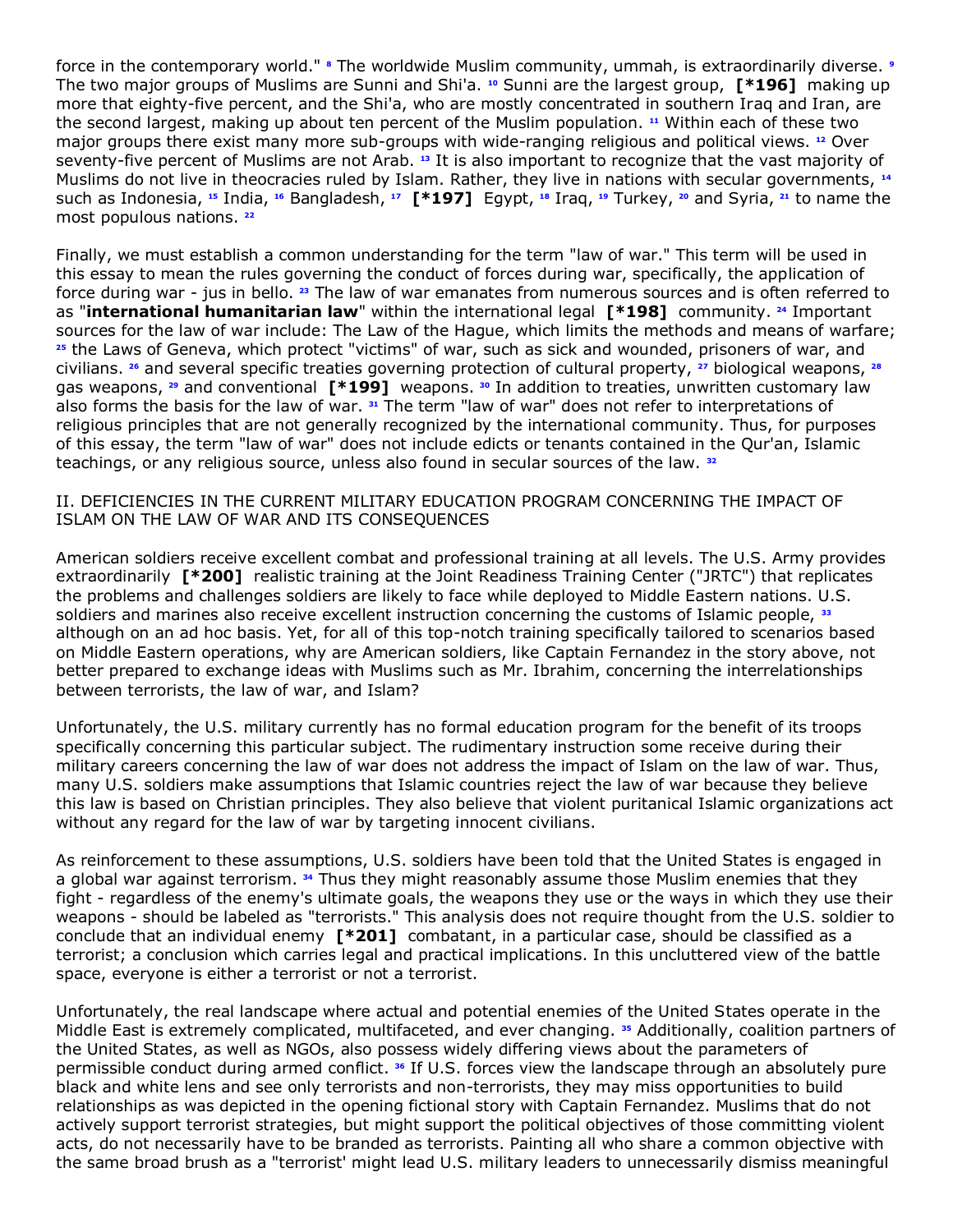discussion with civic leaders or worse, antagonize them to the point where they might begin to actively support the terrorists.

While it is not the goal of this essay to create a program that would produce experts on Islam and the law of war, U.S. commanders must understand the perspectives of their audiences in order to successfully argue the legitimacy of U.S. military actions to Islamic civic leaders, coalition partners, and the media. A lack of meaningful discussion will foster negative repercussions. First, within the nation where the United States is trying to bring peace, stability and a liberal democracy, inaccurate assumptions about how Islam relates to **[\*202]** the law of war makes it harder to anticipate the enemy's next move. Further, the inability to explain to the local people why the actions of the violent fundamentalist Islamists violate the law of war and Islamic tenants will make it harder to establish legitimacy for U.S. military actions. **[37](http://www.lexis.com/research/retrieve?_m=47973e549231c520dbe09e2cd0971a2c&docnum=11&_fmtstr=FULL&_startdoc=1&wchp=dGLbVzz-zSkAA&_md5=0f232df1e532c2bc94176067a855cfb4&focBudTerms=&focBudSel=all#n37#n37)**

Additionally, U.S. forces in Iraq need to cooperate on security measures with local Islamic military forces, coalition partners, and NGOs to accomplish the nation-building mission. An educated understanding of Islam and the law of war by U.S. commanders is vital for establishing effective cooperation with these groups concerning security measures. Finally, on the international stage, U.S. commanders that hold inaccurate assumptions about how Islam relates to the law of war are likely to pose a greater risk of projecting a negative public image to the world when trying to explain U.S. military actions.

As mentioned earlier, the U.S. military does provide its forces with some training that focuses on Islam. However, these laudatory efforts do not address the very specific and difficult issue at the core of our armed actions in Islamic nations. U.S. forces conduct military operations in accordance with the law of war. **[38](http://www.lexis.com/research/retrieve?_m=47973e549231c520dbe09e2cd0971a2c&docnum=11&_fmtstr=FULL&_startdoc=1&wchp=dGLbVzz-zSkAA&_md5=0f232df1e532c2bc94176067a855cfb4&focBudTerms=&focBudSel=all#n38#n38)** Most Islamic nations, while legally obligated to follow the same law as the rest of the world, interpret the requirements of the law from their unique perspective. Thus, our Islamic partners may have a different view from the United States view of what the principles of proportionality, unnecessary suffering and collateral damage mean under the law of war. Our current training does not provide this insight into the **[\*203]** perspectives of our Islamic partner nations, let alone insight into the views of terrorists, who select passages from the Qur'an and supplemental religious doctrine and use them out of context to support their clearly illegal acts.

In short, U.S. commanders must be prepared to:

. Find common ground with our Islamic partner armed forces on the application of the law of war;

- . Wage an intelligent information campaign against the terrorists;
- . Discuss cooperative security measures with NGOs that require or request such measures; and
- . Explain the legitimacy behind U.S. military actions to Islamic civic leaders and the media.

# III. THREE SUBSTANTIVE TEACHING POINTS

There are three fundamental teaching points concerning Islam and the law of war that each U.S. military leader at Company Command and above should understand in order to help him or her accomplish missions. Before a U.S. commander can understand the impact of Islam on the law of war, he or she must understand the most basic characteristics of Islam, as well as Islamic teachings concerning the law of war and the proper usage of the term terrorist.

First, as previously noted, the followers of Islam are diverse and complex. Followers of Islam, including those living in the Middle East, represent a countless array of ethnic and religious factions. Multiple religious and political divisions among Islamic people have been a historical fact from the very beginning of the Islamic faith. **[39](http://www.lexis.com/research/retrieve?_m=47973e549231c520dbe09e2cd0971a2c&docnum=11&_fmtstr=FULL&_startdoc=1&wchp=dGLbVzz-zSkAA&_md5=0f232df1e532c2bc94176067a855cfb4&focBudTerms=&focBudSel=all#n39#n39)** Every state in the Middle East, and every group of people within each state, interpret and apply their own unique view of Islamic **[\*204]** teachings in their lives. **[40](http://www.lexis.com/research/retrieve?_m=47973e549231c520dbe09e2cd0971a2c&docnum=11&_fmtstr=FULL&_startdoc=1&wchp=dGLbVzz-zSkAA&_md5=0f232df1e532c2bc94176067a855cfb4&focBudTerms=&focBudSel=all#n40#n40)** In terms of **Islamic law** or jurisprudence, there is not one, nor even two (Sunni and Shi'a) interpretations, but countless complex variations. **[41](http://www.lexis.com/research/retrieve?_m=47973e549231c520dbe09e2cd0971a2c&docnum=11&_fmtstr=FULL&_startdoc=1&wchp=dGLbVzz-zSkAA&_md5=0f232df1e532c2bc94176067a855cfb4&focBudTerms=&focBudSel=all#n41#n41)**

Second, Islam teaches restrictions on the conduct of war. The Qur'an itself and other Islamic teachings have always placed limits on the death and destruction caused by war to varying degrees, depending on the historical period and the Islamic factions involved in the conflict. **[42](http://www.lexis.com/research/retrieve?_m=47973e549231c520dbe09e2cd0971a2c&docnum=11&_fmtstr=FULL&_startdoc=1&wchp=dGLbVzz-zSkAA&_md5=0f232df1e532c2bc94176067a855cfb4&focBudTerms=&focBudSel=all#n42#n42)** In modern times, Islamic nations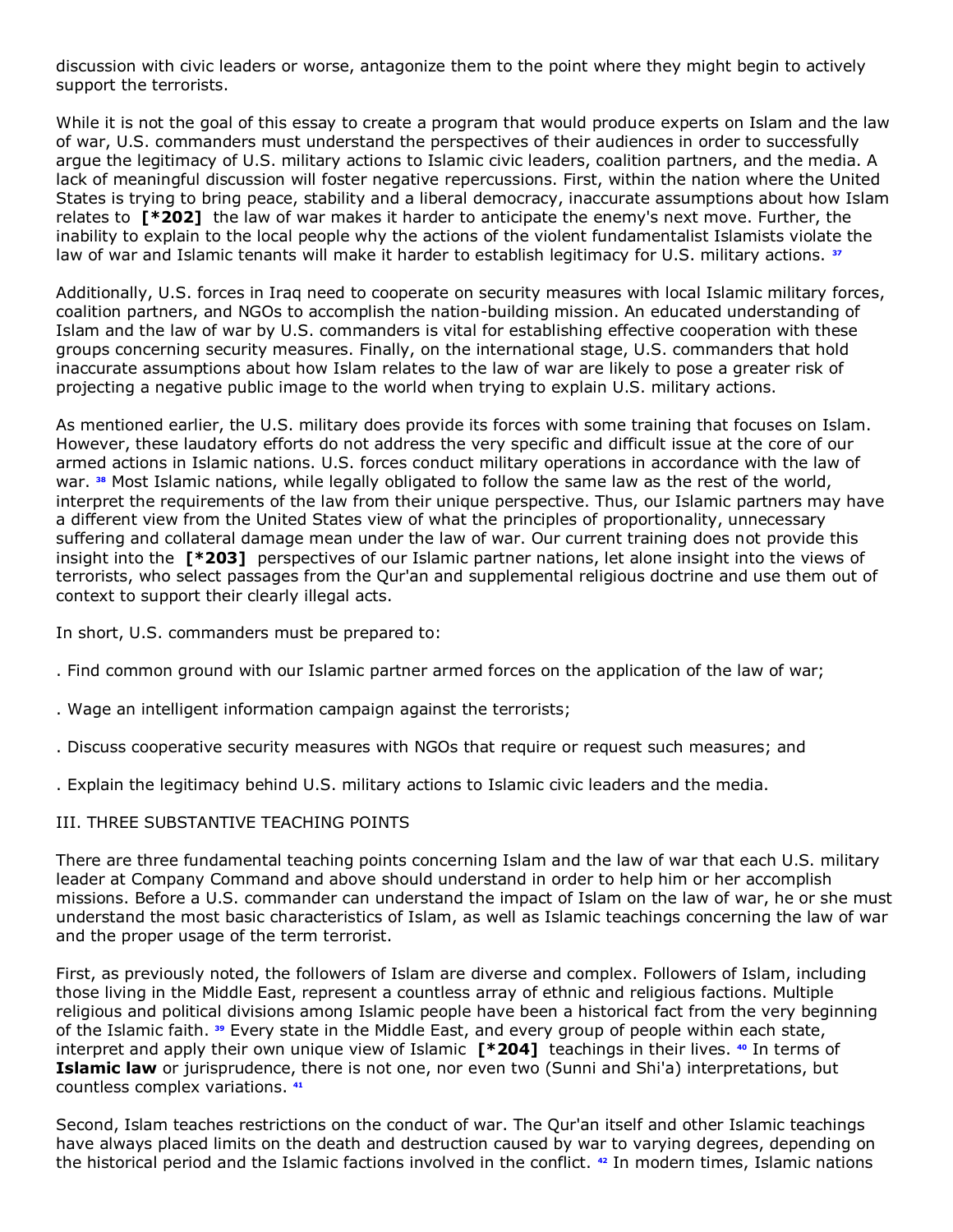have made significant contributions to the development of the law of war and every Islamic nation is a party to the key law of war treaties. **[43](http://www.lexis.com/research/retrieve?_m=47973e549231c520dbe09e2cd0971a2c&docnum=11&_fmtstr=FULL&_startdoc=1&wchp=dGLbVzz-zSkAA&_md5=0f232df1e532c2bc94176067a855cfb4&focBudTerms=&focBudSel=all#n43#n43)**

Third, the American military must use the terrorism label accurately. It is not necessarily the stated objectives of fundamentalist Islamic groups that earn them the label of terrorist. **[44](http://www.lexis.com/research/retrieve?_m=47973e549231c520dbe09e2cd0971a2c&docnum=11&_fmtstr=FULL&_startdoc=1&wchp=dGLbVzz-zSkAA&_md5=0f232df1e532c2bc94176067a855cfb4&focBudTerms=&focBudSel=all#n44#n44) [\*205]** Rather, the violent methods used by these groups make their actions illegitimate and illegal. The possibly legitimate ends do not justify the illegal methods used. Terrorists intentionally target innocent civilians and noncombatants, endanger civilians by trying to blend in with them, torture and summarily execute opponents, and violate numerous other clear provisions of the law of war.

We shall now explore in greater depth these three teaching points that could serve as the nucleus of the new and enhanced program of instruction for U.S. soldiers, commanders, and other military specialists. As will be discussed below, the particulars concerning the depth and breath of the instruction for each teaching point should depend on the student's anticipated responsibilities while deployed to the Middle East. Further, the instruction should be tailored, as much as possible, to the particular region within the Middle East where the soldier is expected to deploy. The concept, however, is that these three teaching points can form the cornerstone of the instruction that would support additions and modifications as required. They represent the substantive information of what needs to be taught. The last section of the essay will answer the questions of who, when, where and how the instruction could take place.

A. Islam in the Middle East is Very Diverse, Complex, and Always Evolving

"From its beginnings the faith, unity, and very survival of the Islamic community were threatened by civil war, sectarianism, violence, assassination of its leaders, and terrorism." **[45](http://www.lexis.com/research/retrieve?_m=47973e549231c520dbe09e2cd0971a2c&docnum=11&_fmtstr=FULL&_startdoc=1&wchp=dGLbVzz-zSkAA&_md5=0f232df1e532c2bc94176067a855cfb4&focBudTerms=&focBudSel=all#n45#n45)**

During the life of the Prophet Mohammed, religion, politics and war blended together as the Prophet used his followers as a force to make Allah's plan for social justice a reality on earth. Immediately upon the Prophet's death in 632 A.D., however, "deep divisions and conflicts revolving around leadership and authority" of the Islamic community erupted and continue to operate to this day. **[46](http://www.lexis.com/research/retrieve?_m=47973e549231c520dbe09e2cd0971a2c&docnum=11&_fmtstr=FULL&_startdoc=1&wchp=dGLbVzz-zSkAA&_md5=0f232df1e532c2bc94176067a855cfb4&focBudTerms=&focBudSel=all#n46#n46)** The most fundamental split involved the issue of succession when the Prophet **[\*206]** died. **[47](http://www.lexis.com/research/retrieve?_m=47973e549231c520dbe09e2cd0971a2c&docnum=11&_fmtstr=FULL&_startdoc=1&wchp=dGLbVzz-zSkAA&_md5=0f232df1e532c2bc94176067a855cfb4&focBudTerms=&focBudSel=all#n47#n47)** At the risk of oversimplification, today's Sunni sect, comprising over eighty-five percent of the world-wide Muslim population, **[48](http://www.lexis.com/research/retrieve?_m=47973e549231c520dbe09e2cd0971a2c&docnum=11&_fmtstr=FULL&_startdoc=1&wchp=dGLbVzz-zSkAA&_md5=0f232df1e532c2bc94176067a855cfb4&focBudTerms=&focBudSel=all#n48#n48)** supported a succession process for the leadership of the Muslim community that selected the most pious Muslim as the political leader - caliph - of their community. **[49](http://www.lexis.com/research/retrieve?_m=47973e549231c520dbe09e2cd0971a2c&docnum=11&_fmtstr=FULL&_startdoc=1&wchp=dGLbVzz-zSkAA&_md5=0f232df1e532c2bc94176067a855cfb4&focBudTerms=&focBudSel=all#n49#n49)** The term Sunni means follower of the example of the Prophet. **[50](http://www.lexis.com/research/retrieve?_m=47973e549231c520dbe09e2cd0971a2c&docnum=11&_fmtstr=FULL&_startdoc=1&wchp=dGLbVzz-zSkAA&_md5=0f232df1e532c2bc94176067a855cfb4&focBudTerms=&focBudSel=all#n50#n50)** Shi'as, on the other hand, supported a hereditary line of succession that would have resulted in the senior male in the Prophet's family being chosen as their leader. **[51](http://www.lexis.com/research/retrieve?_m=47973e549231c520dbe09e2cd0971a2c&docnum=11&_fmtstr=FULL&_startdoc=1&wchp=dGLbVzz-zSkAA&_md5=0f232df1e532c2bc94176067a855cfb4&focBudTerms=&focBudSel=all#n51#n51)** This fundamental split over the question of political leadership of the community "set in motion a sequence of events that led to division, rebellion, and historic conflict." **[52](http://www.lexis.com/research/retrieve?_m=47973e549231c520dbe09e2cd0971a2c&docnum=11&_fmtstr=FULL&_startdoc=1&wchp=dGLbVzz-zSkAA&_md5=0f232df1e532c2bc94176067a855cfb4&focBudTerms=&focBudSel=all#n52#n52)** Over the following years, decades and centuries, many more violent and bloody splits within each major sect of Sunni and Shi'a have occurred. **[53](http://www.lexis.com/research/retrieve?_m=47973e549231c520dbe09e2cd0971a2c&docnum=11&_fmtstr=FULL&_startdoc=1&wchp=dGLbVzz-zSkAA&_md5=0f232df1e532c2bc94176067a855cfb4&focBudTerms=&focBudSel=all#n53#n53)**

Although all Muslims share a fundamental belief at the core of their religion, commonly referred to as the five pillars of Islam, **[54](http://www.lexis.com/research/retrieve?_m=47973e549231c520dbe09e2cd0971a2c&docnum=11&_fmtstr=FULL&_startdoc=1&wchp=dGLbVzz-zSkAA&_md5=0f232df1e532c2bc94176067a855cfb4&focBudTerms=&focBudSel=all#n54#n54)** it is important to consider that the fundamental belief operates as an obligatory floor, "thus only part of a much larger reality." **[55](http://www.lexis.com/research/retrieve?_m=47973e549231c520dbe09e2cd0971a2c&docnum=11&_fmtstr=FULL&_startdoc=1&wchp=dGLbVzz-zSkAA&_md5=0f232df1e532c2bc94176067a855cfb4&focBudTerms=&focBudSel=all#n55#n55)** At one end of the incredibly wide spectrum that is Islam are the Wahhabi and Salafi movements. "Although originally associated with Saudi Arabia, Wahhabi Islam ... has come to be used popularly, although **[\*207]** inaccurately, as a blanket term for Islamic fundamentalism, religious extremism, and radicalism." **[56](http://www.lexis.com/research/retrieve?_m=47973e549231c520dbe09e2cd0971a2c&docnum=11&_fmtstr=FULL&_startdoc=1&wchp=dGLbVzz-zSkAA&_md5=0f232df1e532c2bc94176067a855cfb4&focBudTerms=&focBudSel=all#n56#n56)** A more accurate term to describe this extremist ideology is Salafiyyah. The Salafi Muslims claim to believe in a pure and original form of Islam. Both terms, Wahhabi and Salafi, when used to describe Muslims "can be misleading, as they are used as umbrella terms that incorporate diverse ideologies and movements, medieval and modern, nonviolent and violent." **[57](http://www.lexis.com/research/retrieve?_m=47973e549231c520dbe09e2cd0971a2c&docnum=11&_fmtstr=FULL&_startdoc=1&wchp=dGLbVzz-zSkAA&_md5=0f232df1e532c2bc94176067a855cfb4&focBudTerms=&focBudSel=all#n57#n57)**

At the other end of the spectrum are the Muslims that believe in secular governments and keep religion and state separate. **[58](http://www.lexis.com/research/retrieve?_m=47973e549231c520dbe09e2cd0971a2c&docnum=11&_fmtstr=FULL&_startdoc=1&wchp=dGLbVzz-zSkAA&_md5=0f232df1e532c2bc94176067a855cfb4&focBudTerms=&focBudSel=all#n58#n58)** As mentioned earlier, the vast majority of Muslims live in nations with secular governments. **[59](http://www.lexis.com/research/retrieve?_m=47973e549231c520dbe09e2cd0971a2c&docnum=11&_fmtstr=FULL&_startdoc=1&wchp=dGLbVzz-zSkAA&_md5=0f232df1e532c2bc94176067a855cfb4&focBudTerms=&focBudSel=all#n59#n59)** The important teaching point to remember is that people often use shorthand labels to describe the beliefs of others (e.g., Sunnis, Shi'a, Salafi and Wahhabi) when in fact the reality of a group's beliefs is more complex than the easy label would make it appear. In the case of the Middle East, U.S. commanders should understand the reality of the deep religious, political and social complexities within the region, avoid making generalizations and always keep an open mind to different points of view.

B. Islam Teaches Restrictions on the Conduct of War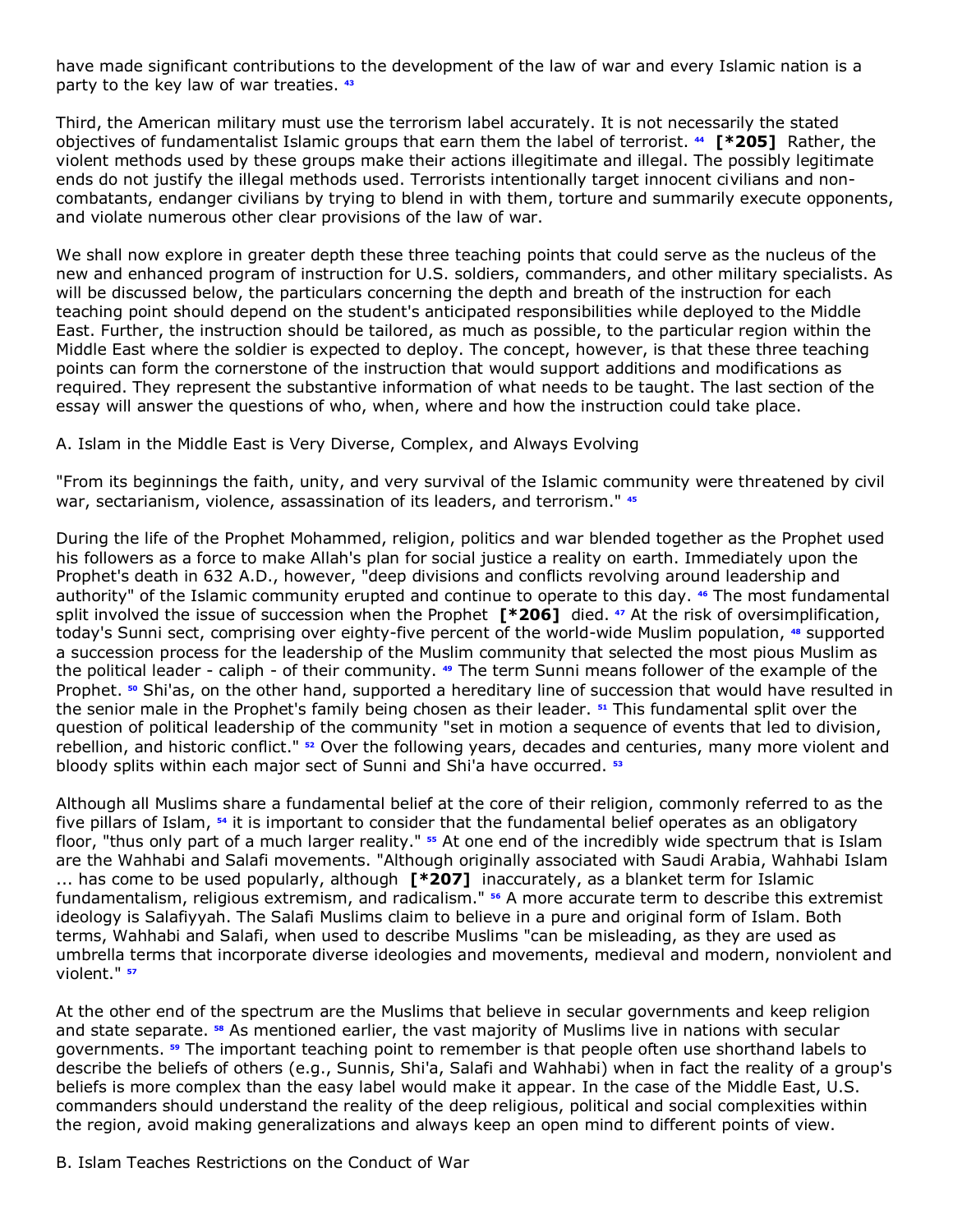"Do not cheat or commit treachery, nor should you mutilate or kill children, women, or old men." **[60](http://www.lexis.com/research/retrieve?_m=47973e549231c520dbe09e2cd0971a2c&docnum=11&_fmtstr=FULL&_startdoc=1&wchp=dGLbVzz-zSkAA&_md5=0f232df1e532c2bc94176067a855cfb4&focBudTerms=&focBudSel=all#n60#n60)**

The second teaching point is that Islamic culture, like many other cultures, has attempted to place limits on the death and destruction caused by war. The Qur'an contains several passages that restrict the **[\*208]** use of force. **[61](http://www.lexis.com/research/retrieve?_m=47973e549231c520dbe09e2cd0971a2c&docnum=11&_fmtstr=FULL&_startdoc=1&wchp=dGLbVzz-zSkAA&_md5=0f232df1e532c2bc94176067a855cfb4&focBudTerms=&focBudSel=all#n61#n61)** As early as the ninth century, Islamic religious-legal scholars, or fuqaha, wrote opinions that laid foundations for the development of rules for war in accordance with Islam. **[62](http://www.lexis.com/research/retrieve?_m=47973e549231c520dbe09e2cd0971a2c&docnum=11&_fmtstr=FULL&_startdoc=1&wchp=dGLbVzz-zSkAA&_md5=0f232df1e532c2bc94176067a855cfb4&focBudTerms=&focBudSel=all#n62#n62)** These rules "reflected a cultural consensus on the conduct of war: a consensus that owed much to moral principles and theological concerns but [was] also indebted to political and military factors." **[63](http://www.lexis.com/research/retrieve?_m=47973e549231c520dbe09e2cd0971a2c&docnum=11&_fmtstr=FULL&_startdoc=1&wchp=dGLbVzz-zSkAA&_md5=0f232df1e532c2bc94176067a855cfb4&focBudTerms=&focBudSel=all#n63#n63)** With an expanding empire, Muslims needed military force to conquer new lands and to defend their territory. Rules governing combat by Muslim forces became necessary to maintain order and discipline within the ranks.

An important difference in the approach between classic Islam and the modern law of war is simplified as follows. Classic Islam based protections primarily on the person's religious beliefs (i.e., whether the person is a believer or not). **[64](http://www.lexis.com/research/retrieve?_m=47973e549231c520dbe09e2cd0971a2c&docnum=11&_fmtstr=FULL&_startdoc=1&wchp=dGLbVzz-zSkAA&_md5=0f232df1e532c2bc94176067a855cfb4&focBudTerms=&focBudSel=all#n64#n64)** The modern law of war bases protection on the person's status (i.e., whether the person is a combatant or not). Classic Islam considered believers of Islam as "innocent;" unbelievers were "guilty." **[65](http://www.lexis.com/research/retrieve?_m=47973e549231c520dbe09e2cd0971a2c&docnum=11&_fmtstr=FULL&_startdoc=1&wchp=dGLbVzz-zSkAA&_md5=0f232df1e532c2bc94176067a855cfb4&focBudTerms=&focBudSel=all#n65#n65)** Jews and Christians, as "people of the Book," (believers in the one true God) enjoyed certain protected status, but not to the same degree as Muslims. **[66](http://www.lexis.com/research/retrieve?_m=47973e549231c520dbe09e2cd0971a2c&docnum=11&_fmtstr=FULL&_startdoc=1&wchp=dGLbVzz-zSkAA&_md5=0f232df1e532c2bc94176067a855cfb4&focBudTerms=&focBudSel=all#n66#n66)** Absolute non-believers (those not of the Book) could be killed even after surrender; Muslims who abandoned the fight or surrendered should be spared.

**[\*209]** This evolution of classic Islam was by no means universally accepted. **[67](http://www.lexis.com/research/retrieve?_m=47973e549231c520dbe09e2cd0971a2c&docnum=11&_fmtstr=FULL&_startdoc=1&wchp=dGLbVzz-zSkAA&_md5=0f232df1e532c2bc94176067a855cfb4&focBudTerms=&focBudSel=all#n67#n67)** Some Muslims adhered to the tradition of the Prophet Muhammad's example of clemency to the people of Mecca upon his return after the hijra to claim Mecca for the Muslims. **[68](http://www.lexis.com/research/retrieve?_m=47973e549231c520dbe09e2cd0971a2c&docnum=11&_fmtstr=FULL&_startdoc=1&wchp=dGLbVzz-zSkAA&_md5=0f232df1e532c2bc94176067a855cfb4&focBudTerms=&focBudSel=all#n68#n68)** Nobody was harmed; no blood was shed. **[69](http://www.lexis.com/research/retrieve?_m=47973e549231c520dbe09e2cd0971a2c&docnum=11&_fmtstr=FULL&_startdoc=1&wchp=dGLbVzz-zSkAA&_md5=0f232df1e532c2bc94176067a855cfb4&focBudTerms=&focBudSel=all#n69#n69)** Even under classic Islam absolute non-believers received some protection. **[70](http://www.lexis.com/research/retrieve?_m=47973e549231c520dbe09e2cd0971a2c&docnum=11&_fmtstr=FULL&_startdoc=1&wchp=dGLbVzz-zSkAA&_md5=0f232df1e532c2bc94176067a855cfb4&focBudTerms=&focBudSel=all#n70#n70)** For example, women, children and old men should be spared, but could be taken as slaves and their property confiscated. **[71](http://www.lexis.com/research/retrieve?_m=47973e549231c520dbe09e2cd0971a2c&docnum=11&_fmtstr=FULL&_startdoc=1&wchp=dGLbVzz-zSkAA&_md5=0f232df1e532c2bc94176067a855cfb4&focBudTerms=&focBudSel=all#n71#n71)** In sum, despite the difference in the two approaches, Westerners and Muslims equally recognized the need to restrict unnecessary death and destruction in war. **[72](http://www.lexis.com/research/retrieve?_m=47973e549231c520dbe09e2cd0971a2c&docnum=11&_fmtstr=FULL&_startdoc=1&wchp=dGLbVzz-zSkAA&_md5=0f232df1e532c2bc94176067a855cfb4&focBudTerms=&focBudSel=all#n72#n72)**

Regardless of the early Islamic views concerning the rules for the conduct of war, Islamic states eventually played a "highly significant [role] in both the internationalization and humanization of the European law of war," **[73](http://www.lexis.com/research/retrieve?_m=47973e549231c520dbe09e2cd0971a2c&docnum=11&_fmtstr=FULL&_startdoc=1&wchp=dGLbVzz-zSkAA&_md5=0f232df1e532c2bc94176067a855cfb4&focBudTerms=&focBudSel=all#n73#n73)** shifting the basis away from Christian theology to natural law and humanist principles. During recent wars some Islamic states have complied with certain principles of the law of war.

By the mid-nineteenth century, as the Western world began to codify the customary rules of combat,**<sup>74</sup>** the Ottoman and Persian Empires began to argue for due consideration and accommodation of **[\*210]** their issues. The influence of Islam on this process was significant; it served "as an "other' against which the law [of war] could define itself... . Encounters with Islam ... forced the law to adopt a secular modernism which transcended" the law's Christian origins. **[75](http://www.lexis.com/research/retrieve?_m=47973e549231c520dbe09e2cd0971a2c&docnum=11&_fmtstr=FULL&_startdoc=1&wchp=dGLbVzz-zSkAA&_md5=0f232df1e532c2bc94176067a855cfb4&focBudTerms=&focBudSel=all#n75#n75)** In short, during the second half of the nineteenth century, Muslims objected to the use of the Red Cross as a protected symbol for providing humanitarian aid during combat, arguing that it represented Christianity. After years of debate, in 1906 the Geneva Revision Conference officially declared that the Red Cross was not a religious symbol **[76](http://www.lexis.com/research/retrieve?_m=47973e549231c520dbe09e2cd0971a2c&docnum=11&_fmtstr=FULL&_startdoc=1&wchp=dGLbVzz-zSkAA&_md5=0f232df1e532c2bc94176067a855cfb4&focBudTerms=&focBudSel=all#n76#n76)** and in 1929 officially recognized the Red Crescent as a protected symbol. **[77](http://www.lexis.com/research/retrieve?_m=47973e549231c520dbe09e2cd0971a2c&docnum=11&_fmtstr=FULL&_startdoc=1&wchp=dGLbVzz-zSkAA&_md5=0f232df1e532c2bc94176067a855cfb4&focBudTerms=&focBudSel=all#n77#n77)** This principle of religious nondiscrimination is one of the cornerstones of the law of war.

Today, as mentioned previously, all Islamic states are parties to the Geneva Conventions of 1949 and many other treaties that collectively comprise the law of war. Obviously, the fact that a state has accepted a legally binding obligation to adhere to the requirements of the law of war does not mean that it will comply with said requirements in practice. **[78](http://www.lexis.com/research/retrieve?_m=47973e549231c520dbe09e2cd0971a2c&docnum=11&_fmtstr=FULL&_startdoc=1&wchp=dGLbVzz-zSkAA&_md5=0f232df1e532c2bc94176067a855cfb4&focBudTerms=&focBudSel=all#n78#n78)** The historical record reflects, however, that the Arab nations that fought against Israel in 1967 and 1973 largely complied with the law of war. **[79](http://www.lexis.com/research/retrieve?_m=47973e549231c520dbe09e2cd0971a2c&docnum=11&_fmtstr=FULL&_startdoc=1&wchp=dGLbVzz-zSkAA&_md5=0f232df1e532c2bc94176067a855cfb4&focBudTerms=&focBudSel=all#n79#n79)** They used appropriate symbols to mark weapons and equipment, prisoners of war **[\*211]** ("POWs") were generally treated properly, and non-combatants were not intentionally targeted. **[80](http://www.lexis.com/research/retrieve?_m=47973e549231c520dbe09e2cd0971a2c&docnum=11&_fmtstr=FULL&_startdoc=1&wchp=dGLbVzz-zSkAA&_md5=0f232df1e532c2bc94176067a855cfb4&focBudTerms=&focBudSel=all#n80#n80)**

Even during the long and brutal Iraq-Iran War during the 1980s, both sides selectively followed portions of the law of war. Interestingly, the fundamentalist Islamic regime that ruled Iran at that time interpreted and applied the law of war from a classic Islamic Shi'a perspective. For example, Iraqi POWs who rejected Saddam Hussein were viewed as "believers" in Islam and were treated preferentially as compared to the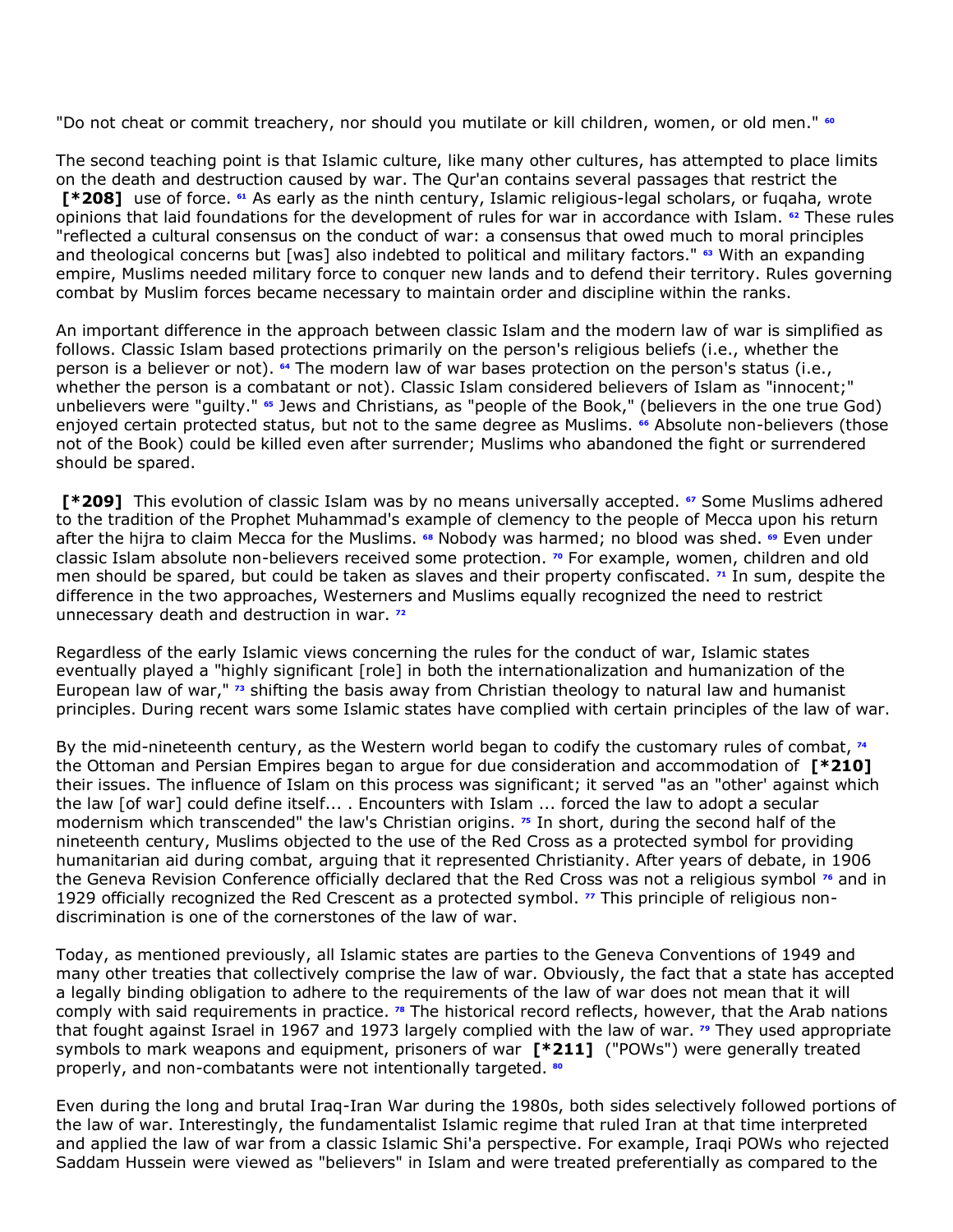POWs who did not reject Saddam Hussein. **[81](http://www.lexis.com/research/retrieve?_m=47973e549231c520dbe09e2cd0971a2c&docnum=11&_fmtstr=FULL&_startdoc=1&wchp=dGLbVzz-zSkAA&_md5=0f232df1e532c2bc94176067a855cfb4&focBudTerms=&focBudSel=all#n81#n81)** The Iranians viewed the entire conflict as a defense of Islam against the satanic non-believer, Saddam Hussein. This apparent tendency to revive a classic or fundamentalist approach to the law of war has not been limited to Iran, as described below.

C. Use the Terrorism Label Accurately

"Terrorism - The calculated use of unlawful violence or threat of unlawful violence to inculcate fear; intended to coerce or to intimidate governments or societies in the pursuit of goals that are generally political, religious, or ideological." **[82](http://www.lexis.com/research/retrieve?_m=47973e549231c520dbe09e2cd0971a2c&docnum=11&_fmtstr=FULL&_startdoc=1&wchp=dGLbVzz-zSkAA&_md5=0f232df1e532c2bc94176067a855cfb4&focBudTerms=&focBudSel=all#n82#n82)**

U.S. commanders should be very precise when applying the terrorist label to an enemy because the term is obviously pejorative and implies certain legal and practical consequences. Terror is a strategy often chosen by an adversary when conventional, legal methods of armed conflict are not feasible. It is the illegal nature of the act, as defined by the recognized international law of war, with the intent to cause fear among the civilian population that earns the people who perpetrate the act the label of terrorist. People will sometimes focus on the ultimate stated objectives of the groups committing terrorist acts and if they agree with the objectives - often freedom for some oppressed people - they might conclude that these **[\*212]** people are not terrorists, but rather "freedom fighters." U.S. commanders must be able to debate that while a particular political objective may have legitimacy, illegal violent acts intended to achieve the political objective are nevertheless unjustified war crimes against civilians. The legitimacy and fairness of the terrorists' stated objectives do not excuse or justify illegal acts.

To further complicate matters, not all terrorists espouse the same view concerning the rules for the conduct of armed conflict. The abundant number of terrorist organizations holding a wide range of views relating to the conduct of war makes it difficult to generalize about these groups. For example, Shi'a Iraqi cleric Muqtada al-Sadr condemned the car bombings that killed over sixty-eight Iraqis in Basra on April 23, 2004; however, during the same sermon he threatened that an army of suicide bombers will protect him from being taken into custody by U.S. forces. **[83](http://www.lexis.com/research/retrieve?_m=47973e549231c520dbe09e2cd0971a2c&docnum=11&_fmtstr=FULL&_startdoc=1&wchp=dGLbVzz-zSkAA&_md5=0f232df1e532c2bc94176067a855cfb4&focBudTerms=&focBudSel=all#n83#n83)** Further, even when groups profess adherence to the law of war, it is often impossible to tell if such groups act in accordance with their public pronouncements. Perhaps these terrorist groups only think about the law of war not in terms of how to comply with it, but in terms of how to publicly justify their illegal actions as falling within the framework of the law of war. Of course, there are some terrorists who are completely unburdened with even trying to appear legitimate and justified in their actions.

Some violent groups are not really Islamic, but because they are in the Middle East some Americans label them as such. One of the earliest Arab terrorist groups, the Palestine Liberation Organization ("PLO"), was not a fundamentalist or puritanical Islamic organization. On the contrary, it espoused the nationalist goal of establishing a Palestinian state. **[84](http://www.lexis.com/research/retrieve?_m=47973e549231c520dbe09e2cd0971a2c&docnum=11&_fmtstr=FULL&_startdoc=1&wchp=dGLbVzz-zSkAA&_md5=0f232df1e532c2bc94176067a855cfb4&focBudTerms=&focBudSel=all#n84#n84)** Even so, it played a significant role **[\*213]** in the development of the law of war by promoting Protocol I to the Geneva Conventions. **[85](http://www.lexis.com/research/retrieve?_m=47973e549231c520dbe09e2cd0971a2c&docnum=11&_fmtstr=FULL&_startdoc=1&wchp=dGLbVzz-zSkAA&_md5=0f232df1e532c2bc94176067a855cfb4&focBudTerms=&focBudSel=all#n85#n85)** This Protocol extended the protection of combatant status to insurgents in these wars of liberation. Some groups claim that they pursue a purely "defensive" armed struggle to "throw off" (intifada) what they view as the unjust Israeli oppressors. While once synonymous with terrorism, the PLO eventually gained legitimacy on the world stage, earning its leader, Yassir Arafat, multiple visits to the White House.

When certain groups publicly espouse adherence to the law of war the obvious question becomes how can they reconcile their professed adherence to the law of war with a suicide bomber that intentionally targets and kills civilians? Some groups, like the PLO, generally voice rejection, and sometimes condemnation, for this kind of tactic. Obviously, what the PLO says in public and what it does behind the scenes in support of such illegal tactics may differ. **[86](http://www.lexis.com/research/retrieve?_m=47973e549231c520dbe09e2cd0971a2c&docnum=11&_fmtstr=FULL&_startdoc=1&wchp=dGLbVzz-zSkAA&_md5=0f232df1e532c2bc94176067a855cfb4&focBudTerms=&focBudSel=all#n86#n86)** Other violent Islamic non-state organizations, such as Hamas and Hezbollah, seem to be reverting to a more classic Islamic interpretation of the law of war. They view the civilians of occupying nations as legitimate targets for attack, not based on their conduct on the battlefield, or status as combatants, but rather because they are non-believers that support the unjust occupation and thus bear collective guilt for the transgressions of their government. This trend towards the classic Islamic view of the law of war by Islamic militants appears to be a continuation of the trend begun in Iran during the Iraq-Iran War, and **[\*214]** is consistent with the broader trend towards fundamentalist Islamic values in general within parts of today's Islamic world. **[87](http://www.lexis.com/research/retrieve?_m=47973e549231c520dbe09e2cd0971a2c&docnum=11&_fmtstr=FULL&_startdoc=1&wchp=dGLbVzz-zSkAA&_md5=0f232df1e532c2bc94176067a855cfb4&focBudTerms=&focBudSel=all#n87#n87)**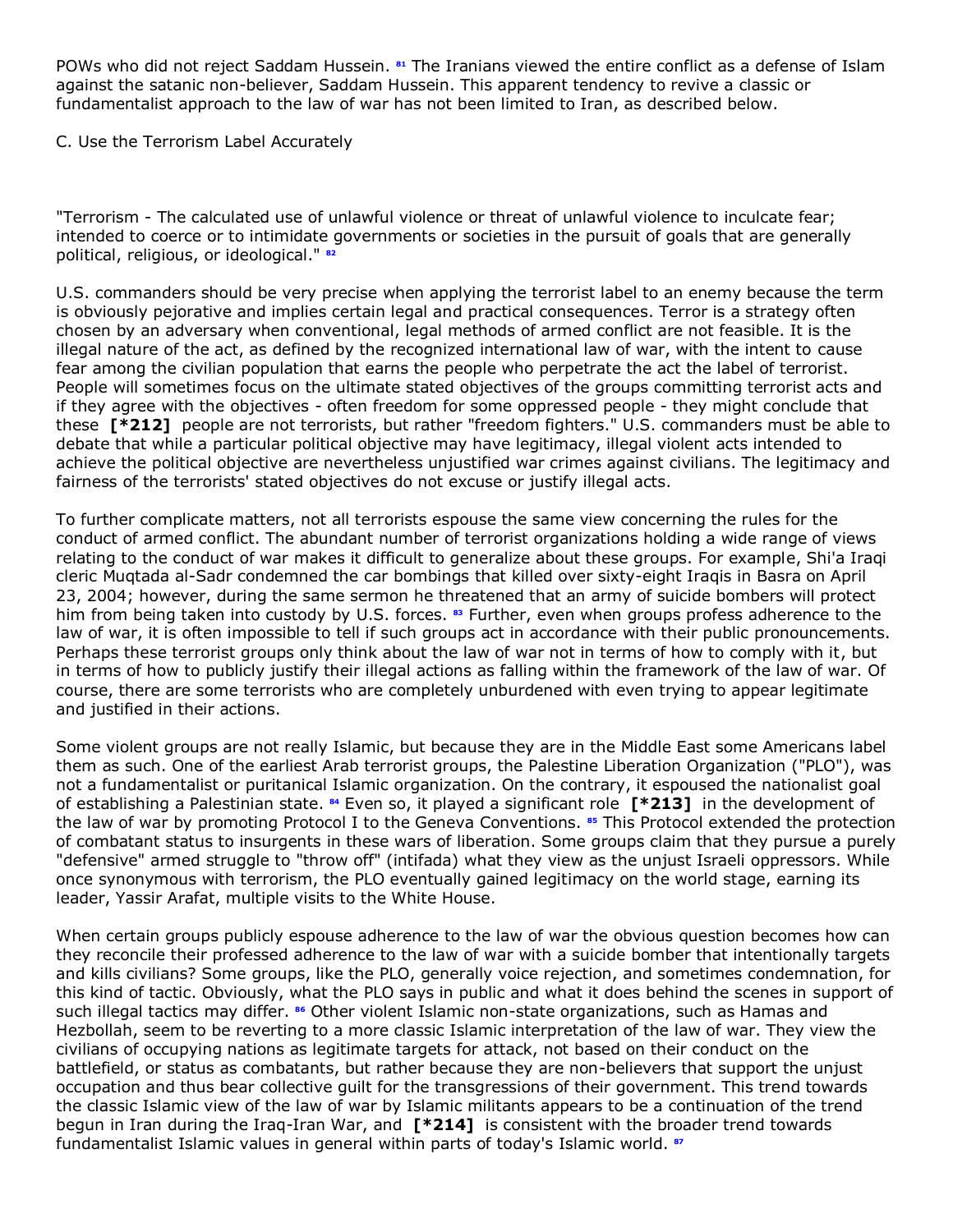The important point is that many of these groups seem compelled to publicly either embrace the law of war or a classic **Islamic law,** no matter how perverse of a spin they put on their actions in order to claim legitimacy. The conduct of some of these groups (i.e., the obviously unlawful use of violence) combined with the intent to cause fear among the public, not their ultimate objectives, is what rightfully earns them the label of "terrorists." The U.S. commander must be able to articulate this important point to Muslim citizens, Islamic coalition partners and the media.

# IV. THE PROPOSED TRAINING PROGRAM

What can be done to fix this deficiency in training and impart the three teaching points to U.S. soldiers, commanders and specialists? The Department of Defense ("DoD") Law of War Program already mandates that all U.S. military personnel will receive appropriate law of war training. **[88](http://www.lexis.com/research/retrieve?_m=47973e549231c520dbe09e2cd0971a2c&docnum=11&_fmtstr=FULL&_startdoc=1&wchp=dGLbVzz-zSkAA&_md5=0f232df1e532c2bc94176067a855cfb4&focBudTerms=&focBudSel=all#n88#n88)** The DoD could amend this program to require each service to implement additional training concerning Islamic views of the law of war, depending on the individual student's circumstance, such as their level of responsibility and anticipated type of assignment when deployed to the Middle East. Special commissions composed of a wide range of experts from varied points of view could be convened to recommend and develop the details for these new training programs. The actual programs that would be implemented by each military service would likely vary, but they should seek a uniform message centered on the three basic teaching points discussed above. This essay has already addressed the questions of why this education is necessary and what the basic **[\*215]** teaching points of the education should be. It will now suggest a model program that answers the remaining questions.

# A. Who Teaches the Proposed Education?

The DoD Law of War Program places the burden of teaching every soldier, marine, sailor and airman about the law of war on the commanders. The Judge Advocates of each service, as the military's experts on matters concerning law, including international law, are charged with implementing the DoD Law of War program on behalf of the commanders. Over the course of more than a quarter of a century, Judge Advocates in all services have fulfilled this responsibility admirably. Today, in light of the intense operational tempo of the military and the current state of war confronting the nation and armed forces, the task of the Judge Advocates to teach about the law of war grows only more important. Thus, the Judge Advocates, properly prepared to teach about the three basic teaching points concerning Islam and the law of war, would be the best resource within each service to perform this new duty. The Judge Advocate is best equipped and legally trained to incorporate this new, complex and nuanced subject matter into the existing law of war curriculum. This would require that Judge Advocates receive sufficient education themselves to enable them to professionally teach the subject.

## B. Who Should Receive the Training?

The existing DoD Law of War Program requires that all members of the armed forces receive general training about the application of the Geneva Conventions and other law of war treaties. The proposed additional training, however, could be limited to those soldiers and marines realistically expected to deploy to the Middle East at some point in the near future. The students could be categorized into different levels depending on their anticipated responsibilities while deployed to the Middle East. Thus, the breadth and depth of the instruction could be tailored to the category of the student. For each level, an increasingly more ambitious degree of sophistication would be the goal. For example, Level I could apply to the enlisted soldier or marine with the objective of achieving a fundamental **[\*216]** understanding of the subject. These soldiers should be expected to understand the basics of the subject.

Company, battalion and brigade commanders could be placed into Level II, requiring a more sophisticated understanding of the subject. They should be able to not only understand the subject, but also to intelligently discuss the subject with tribal leaders, mid-level host nation governmental leaders, counterpart military officers from coalition forces, and representatives from non-governmental and international organizations. These officers would have the option to get assistance from their Judge Advocates if the sophistication of the discussion exceeded their comfort level, but at least they can demonstrate and articulate a sensibility of the subject.

Finally, general officers, public affairs officers and civil affairs officers could be placed in Level III, which would require a more sophisticated understanding and ability to discuss the subject than the officers in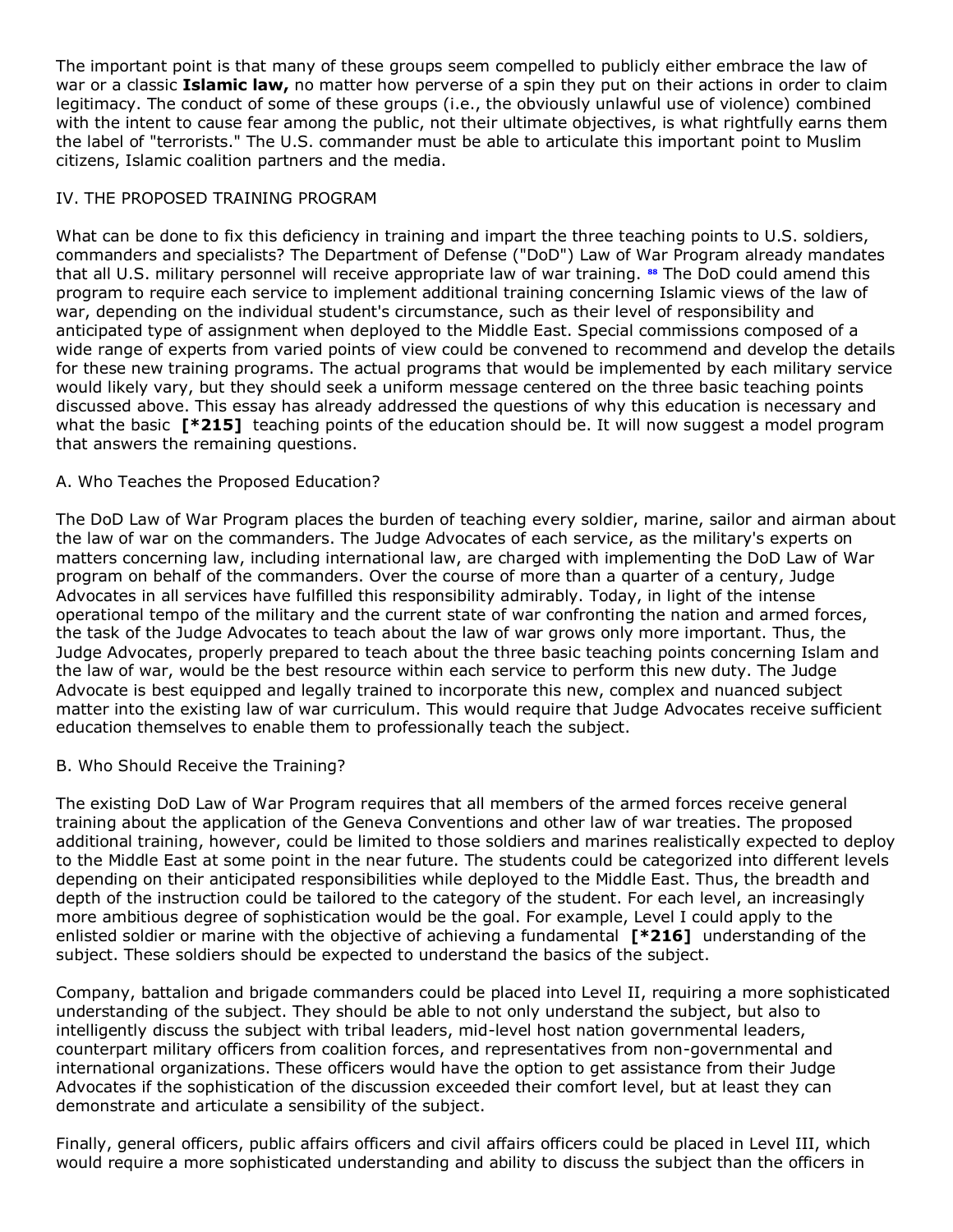Level II. These officers would likely have to discuss the subject with high-ranking members of the host nation government, coalition forces, international and non-governmental organizations, and perhaps most importantly, members of the press. A great deal of benefit in the area of public diplomacy can be reaped from a highly visible image of a high-ranking U.S. military officer who can convincingly explain why the U.S. military is taking actions that are consistent with the law of war and not contrary to mainstream Islamic teachings. Care would be taken so that U.S. military personnel would not attempt to give the appearance of seeming to think that they are experts or even qualified to speak authoritatively on matters concerning Islam. The goal would be to merely display an appropriate degree of understanding and sensitivity to these issues.

# C. When and Where Would the Education Occur and How Would It Take Place?

The education for the Level I students could take place simultaneously with the currently mandated law of war program. The additional instruction would require only a minimal amount of extra time and effort for the Judge Advocates to modify their instruction. Level II instruction should take place throughout an officer's formal education. Beginning with academy and ROTC programs, through Officer Basic and Advance courses, and into Command and General **[\*217]** Staff College and the War Colleges, this is a subject that warrants repeated emphasis and focus. The law of war is already a part of the curriculum for officers at each level of their normal military professional education. The proposal is merely that this additional perspective be incorporated into the existing program of instruction. Finally, for Level II and III students, specialized programs and teaching materials, in the form of short pamphlets, videotapes, interactive CDs and other flexible teaching tools, could be used to tailor the education as necessary. To be successful, the program must provide recurring instruction to the students; a one-time class will not have the desired effect.

# V. VIABILITY AND COSTS OF THE NEW PROGRAM

This program would be both viable and cost-effective. The principal argument in support of this conclusion is the fact that a DoD law of war training program already exists. This essay is merely recommending a modification to the existing program. All of the necessary parts are already in place. Incremental costs would be negligible as the remaining real costs would be the initial development of the curriculum, periodic updates to the curriculum, and the production of pamphlets, CDs, videotapes and other teaching materials which represent minor expenses. The Judge Advocates of each service, working together and individually, could develop and begin implementation of the new curriculum within six months, even with a small budget and a small team of experts devoted to the task.

The few additional hours of training that this program would require could be shifted from already budgeted training time on the training schedules. In any event, even if a particular service decides to merely add this instruction to existing instruction without cutting out some other training, the expected benefits derived from this instruction would make the extra few hours well worth the investment.

## **CONCLUSION**

It goes without saying that U.S. soldiers must obey the law of war in combat. However, U.S. soldiers and their leaders should also **[\*218]** understand how the multiple players within the Islamic world conceive of and implement the law of war or try to use the law to justify illegal tactics. This knowledge will help them better cooperate with Muslim military partners and NGOs, communicate with the media and defeat Muslim opponents. Dire consequences may result when soldiers do not fully understand the interplay between the law of war and cultural and religious beliefs. **[89](http://www.lexis.com/research/retrieve?_m=47973e549231c520dbe09e2cd0971a2c&docnum=11&_fmtstr=FULL&_startdoc=1&wchp=dGLbVzz-zSkAA&_md5=0f232df1e532c2bc94176067a855cfb4&focBudTerms=&focBudSel=all#n89#n89)**

While the educational institutions and basic structures necessary to implement this new training already exist, a new curriculum is needed. The costs for implementing this program would be low. The time necessary to develop and field the new program would be short. Each military service could develop and implement programs that would help their people base decisions on accurate facts and not false assumptions about Islam and the law of war.

U.S. military planners should understand the limitations on operations emanating from the law of war, as understood by their Islamic coalition partners, to ensure smooth combined operations. U.S. commanders with responsibility for the operations of Islamic military units may bear responsibility under the law of war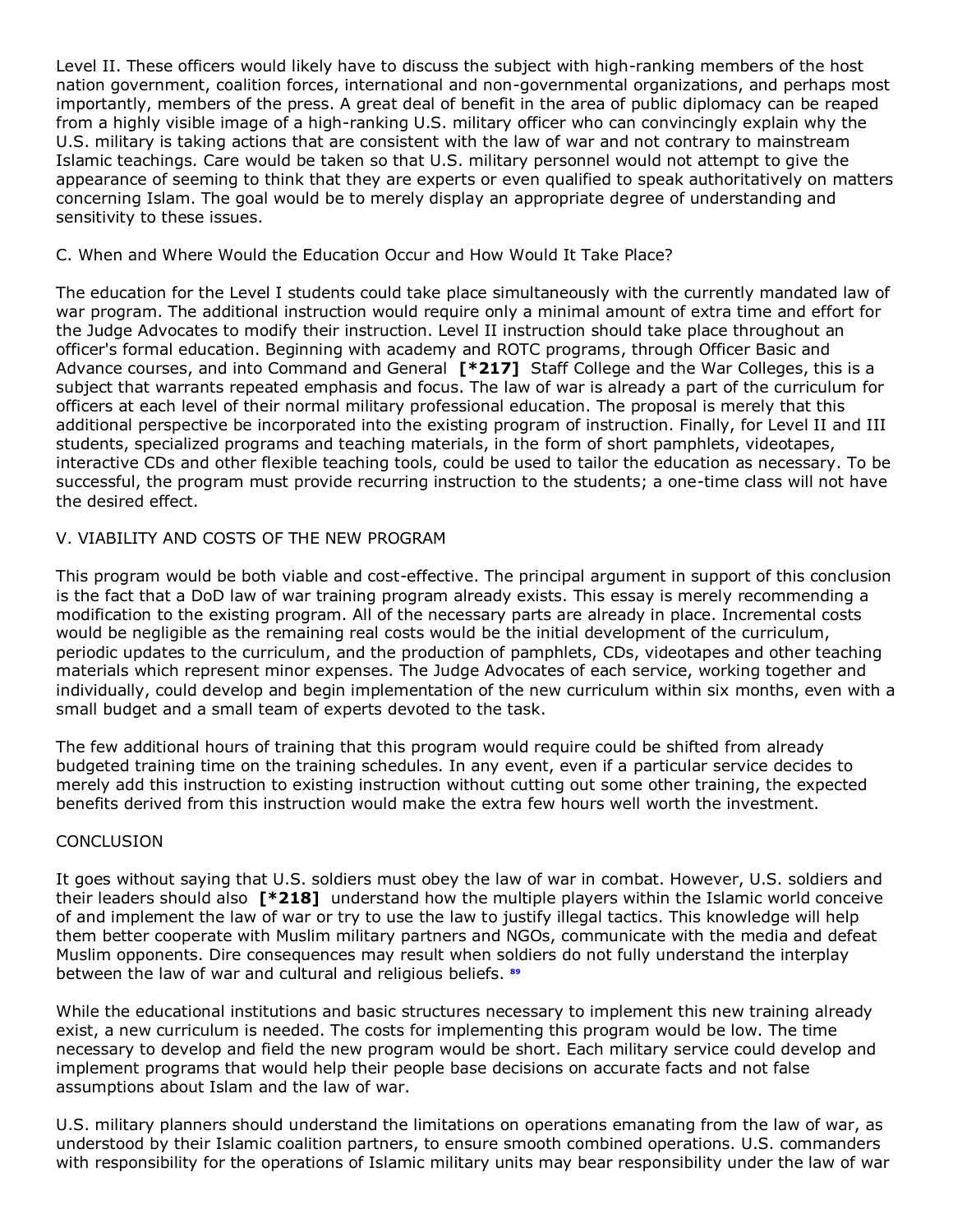for the actions of those units. Further, if U.S. commanders are not sensitive to Islamic views concerning the law of war, Muslim populations may perceive U.S. military action as violating Islamic tenants when alternative, non-offensive, but equally adequate courses of action could have been taken. Finally, Islamic enemies, state and non-state, have studied the U.S. military's application of the law of war and accordingly developed strategies to exploit perceived weaknesses from our adherence to the law. The U.S. military should turn the tables and study our enemies' failure to adhere to the law and exploit that weakness on a global public relations battleground. No better spokesman exists than a well-informed, articulate U.S. soldier who can demonstrate an intelligent understanding of the relationship **[\*219]** between the law of war and Islam to Muslim citizens and the international media.

## **Legal Topics:**

[For related research and practice materials, see the following legal topics:](http://www.lexis.com/research/buttonLink?_m=c36a201ca1eec4d2683235271b0e3723&_xfercite=%3ccite%20cc%3d%22USA%22%3e%3c%21%5bCDATA%5b21%20Am.%20U.%20Int%27l%20L.%20Rev.%20191%5d%5d%3e%3c%2fcite%3e&_butType=1&_butStat=0&_butNum=115&_butInline=1&_butinfo=%3dWEBSSA%2000017575&_fmtstr=FULL&docnum=11&_startdoc=1&wchp=dGLbVzz-zSkAA&_md5=3d7a84533b74f18fc843f48ccb614d49)

[Criminal Law & Procedure](http://www.lexis.com/research/buttonLink?_m=c36a201ca1eec4d2683235271b0e3723&_xfercite=%3ccite%20cc%3d%22USA%22%3e%3c%21%5bCDATA%5b21%20Am.%20U.%20Int%27l%20L.%20Rev.%20191%5d%5d%3e%3c%2fcite%3e&_butType=1&_butStat=0&_butNum=115&_butInline=1&_butinfo=%3dWEBSSA%2000017575&_fmtstr=FULL&docnum=11&_startdoc=1&wchp=dGLbVzz-zSkAA&_md5=3d7a84533b74f18fc843f48ccb614d49) **>** [Criminal Offenses](http://w3.lexis.com/research2/lt/topics/tocdisplay.do?_m=e3b79cda5d14eea222f567470ccda0ea&sub=00000821&satocOpen=00000821%2c00012411&_fmtstr=FULL&docnum=11&_startdoc=1&wchp=dGLbVzz-zSkAA&_md5=9d04b25662e1ebddc06bd0dc917a4731) **>** [Crimes Against Persons](http://w3.lexis.com/research2/lt/topics/tocdisplay.do?_m=e3b79cda5d14eea222f567470ccda0ea&sub=00000821&satocOpen=00000821%2c00012411%2c00015853&_fmtstr=FULL&docnum=11&_startdoc=1&wchp=dGLbVzz-zSkAA&_md5=9d04b25662e1ebddc06bd0dc917a4731) **>** [Terrorism](http://w3.lexis.com/research2/lt/topics/tocdisplay.do?_m=e3b79cda5d14eea222f567470ccda0ea&sub=00000821&satocOpen=00000821%2c00012411%2c00015853%2c00021286&_fmtstr=FULL&docnum=11&_startdoc=1&wchp=dGLbVzz-zSkAA&_md5=9d04b25662e1ebddc06bd0dc917a4731) **>** [Terroristic Acts](http://w3.lexis.com/research2/lt/topics/tocdisplay.do?_m=e3b79cda5d14eea222f567470ccda0ea&sub=00000821&satocOpen=00000821%2c00012411%2c00015853%2c00021286%2c00017533&_fmtstr=FULL&docnum=11&_startdoc=1&wchp=dGLbVzz-zSkAA&_md5=9d04b25662e1ebddc06bd0dc917a4731) **>** [Penalties](http://w3.lexis.com/research2/lt/topics/tocdisplay.do?_m=e3b79cda5d14eea222f567470ccda0ea&sub=00000821&satocOpen=00000821%2c00012411%2c00015853%2c00021286%2c00017533%2c00017533&_fmtstr=FULL&docnum=11&_startdoc=1&wchp=dGLbVzz-zSkAA&_md5=9d04b25662e1ebddc06bd0dc917a4731)

[Governments](http://www.lexis.com/research/buttonLink?_m=c36a201ca1eec4d2683235271b0e3723&_xfercite=%3ccite%20cc%3d%22USA%22%3e%3c%21%5bCDATA%5b21%20Am.%20U.%20Int%27l%20L.%20Rev.%20191%5d%5d%3e%3c%2fcite%3e&_butType=1&_butStat=0&_butNum=116&_butInline=1&_butinfo=%3dWEBSSA%2000004147&_fmtstr=FULL&docnum=11&_startdoc=1&wchp=dGLbVzz-zSkAA&_md5=8addc2764427b3d05ab2e18220e8a605) **>** [Courts](http://w3.lexis.com/research2/lt/topics/tocdisplay.do?_m=e3b79cda5d14eea222f567470ccda0ea&sub=00003978&satocOpen=00003978%2c00021104&_fmtstr=FULL&docnum=11&_startdoc=1&wchp=dGLbVzz-zSkAA&_md5=9d04b25662e1ebddc06bd0dc917a4731) **>** [Judges](http://w3.lexis.com/research2/lt/topics/tocdisplay.do?_m=e3b79cda5d14eea222f567470ccda0ea&sub=00003978&satocOpen=00003978%2c00021104%2c00021104&_fmtstr=FULL&docnum=11&_startdoc=1&wchp=dGLbVzz-zSkAA&_md5=9d04b25662e1ebddc06bd0dc917a4731)

[Criminal Law & Procedure](http://www.lexis.com/research/buttonLink?_m=c36a201ca1eec4d2683235271b0e3723&_xfercite=%3ccite%20cc%3d%22USA%22%3e%3c%21%5bCDATA%5b21%20Am.%20U.%20Int%27l%20L.%20Rev.%20191%5d%5d%3e%3c%2fcite%3e&_butType=1&_butStat=0&_butNum=117&_butInline=1&_butinfo=%3dWEBSSA%2000017576&_fmtstr=FULL&docnum=11&_startdoc=1&wchp=dGLbVzz-zSkAA&_md5=bc8c396fba3bdeed20f1354d9e293d51) **>** [Criminal Offenses](http://w3.lexis.com/research2/lt/topics/tocdisplay.do?_m=e3b79cda5d14eea222f567470ccda0ea&sub=00000821&satocOpen=00000821%2c00012411&_fmtstr=FULL&docnum=11&_startdoc=1&wchp=dGLbVzz-zSkAA&_md5=9d04b25662e1ebddc06bd0dc917a4731) **>** [Crimes Against Persons](http://w3.lexis.com/research2/lt/topics/tocdisplay.do?_m=e3b79cda5d14eea222f567470ccda0ea&sub=00000821&satocOpen=00000821%2c00012411%2c00015853&_fmtstr=FULL&docnum=11&_startdoc=1&wchp=dGLbVzz-zSkAA&_md5=9d04b25662e1ebddc06bd0dc917a4731) **>** [Terrorism](http://w3.lexis.com/research2/lt/topics/tocdisplay.do?_m=e3b79cda5d14eea222f567470ccda0ea&sub=00000821&satocOpen=00000821%2c00012411%2c00015853%2c00021286&_fmtstr=FULL&docnum=11&_startdoc=1&wchp=dGLbVzz-zSkAA&_md5=9d04b25662e1ebddc06bd0dc917a4731) **>** [Terroristic Acts](http://w3.lexis.com/research2/lt/topics/tocdisplay.do?_m=e3b79cda5d14eea222f567470ccda0ea&sub=00000821&satocOpen=00000821%2c00012411%2c00015853%2c00021286%2c00017533&_fmtstr=FULL&docnum=11&_startdoc=1&wchp=dGLbVzz-zSkAA&_md5=9d04b25662e1ebddc06bd0dc917a4731) **>** [Elements](http://w3.lexis.com/research2/lt/topics/tocdisplay.do?_m=e3b79cda5d14eea222f567470ccda0ea&sub=00000821&satocOpen=00000821%2c00012411%2c00015853%2c00021286%2c00017533%2c00017533&_fmtstr=FULL&docnum=11&_startdoc=1&wchp=dGLbVzz-zSkAA&_md5=9d04b25662e1ebddc06bd0dc917a4731)

# **FOOTNOTES:**

n1. This is a fictional character and a fictional depiction of an encounter. It is based on a compilation of individuals and events.

n2. Interview with Paul Sullivan, Professor, Nat'l Def. Univ., in Wash., D.C. (Apr. 25, 2004) ("Many Iraqis just want the Americans out now. Ayatollah Sistani once told his followers, in the millions, that when they talk to the Americans to thank them sincerely for getting rid of Saddam, but then ask them when they are leaving.").

n3. Id. (explaining that beyond the specific issue of disagreement, the rift created by this fictional exchange would cut deeper than Fernandez would imagine). Mr. Ibrahim has lost a guest in his home and in Arab tribal terms he has "lost face" by losing the guest, and also by allowing a guest to insult Islam in his home. The loss of honor by Mr. Ibrahim would be very severe. Id.

n4. John L. Esposito, Unholy War: Terror in the Name of Islam 32 (2002).

n5. Compare President's Address to the Nation on Iraq from Cincinnati, Ohio, 38 Weekly Comp. Pres. Doc. 1716 (Oct. 7, 2002) (describing Iraq as a security threat, and declaring that Iraq must be confronted in order to preserve security and win the war on terror), with President's Address to the Nation on Iraq, 39 Weekly Comp. Pres. Doc. 338 (Mar. 17, 2003) (noting that the United States' plan in Iraq is to advance prosperity, liberty and peace).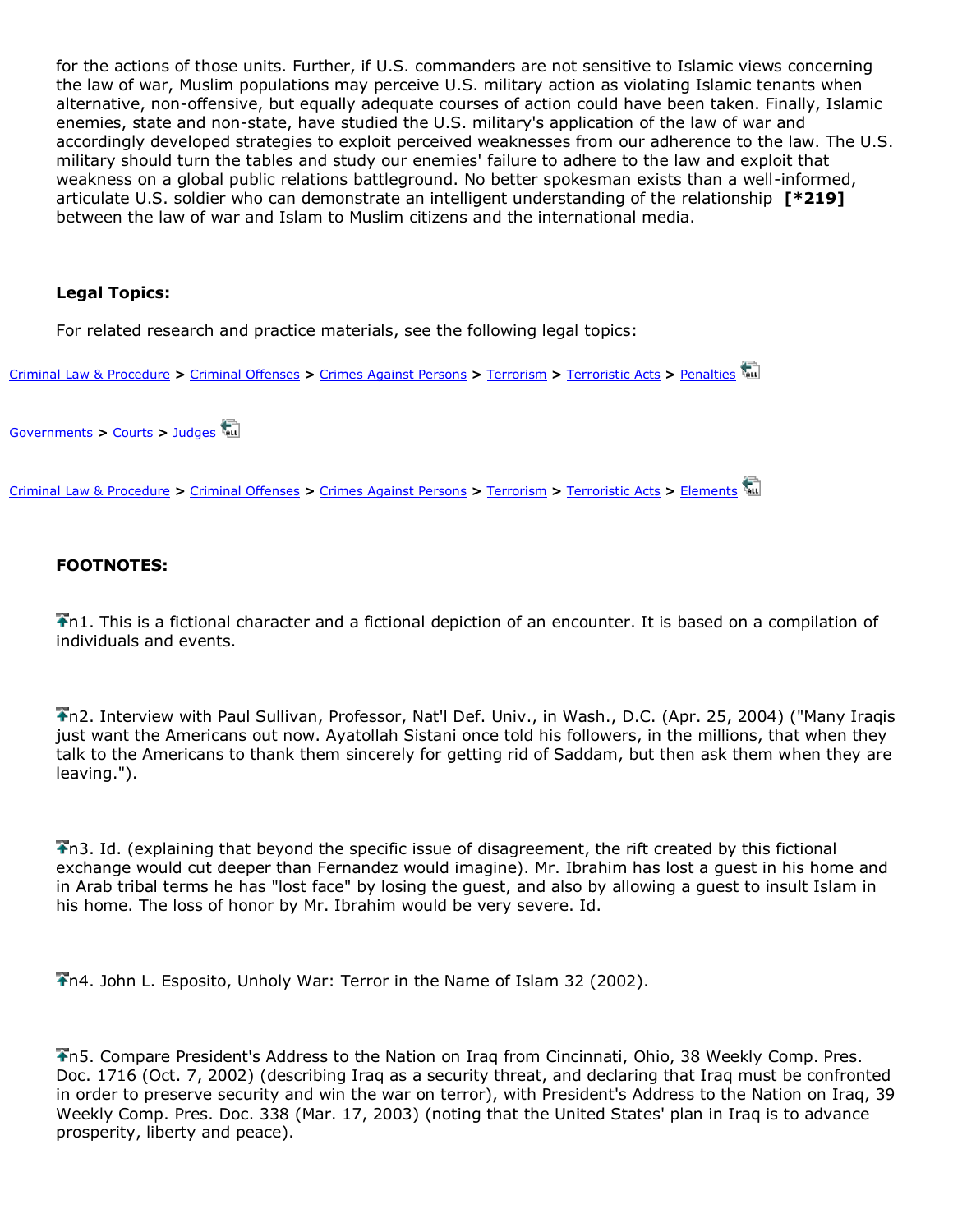n6. Arthur Goldschmidt, Jr., A Concise History of the Middle East 7 (7th ed. 2002).

n7. See Akbar Ahmed, Discovering Islam: Making Sense of Muslim History and Society 17 (rev. ed. 2002) (explaining that Muhammad was born in 570 A.D. in the town of Makkah, the heart of the Arab tribal society). It is believed that Muhammad became "the Prophet" of Islam when God revealed the Qur'an to him and he was entrusted to spread God's message. Id. at 15.

n8. S. A. Nigosian, Islam: Its History, Teaching, and Practices xv (Indiana University Press 2004) (1987); accord Time Almanac 2005 359 (Borgna Brunner et al. eds., 2005) (stating that there are 1.1 billion followers of Islam internationally, which is approximately twenty percent of the world population, second only to Christianity with 1.9 billion followers, and followed by Hinduism, which has 781 million followers).

n9. Cf. Nigosian, supra note 8, at xvi ("The ummah, by its own Islamic measure, is a privileged community, a community of shared identity and of unity, in which cultural forms, societal patterns, and political realms all coalesce with religious and devotional aspects.").

n10. See id. at 44 (noting that the two major groups, Sunni and Shi'a, formed over the conflict of who should ascend as the political leader after the death of Muhammad). The Sunni faction insisted that the Prophet had not designated a successor and thus they should elect one, while the Shi'a insisted that the Prophet had designated his cousin and son-in-law Ali to succeed him. Id. at 18.

n11. Id. at 44 ("In a modern context, the term Sunni indicates the traditional way of the consolidated majority of the Islamic community as opposed to the [Shi'a] partisan dissenters."). Shi'a is the official Islamic faith in Iran and Shi'a communities also exist in Iraq, Afghanistan, Pakistan, India, and in other countries throughout the world. Id. at 49.

n12. See id. at 46-49 (observing various groups that split apart from the Sunnis, including the puritanical Wahhabis and the Ahmadiyyah movement who believe in a second prophet, and subgroups of the Shi'as, including the Imamis, who embrace the infallibility of the imam, and the Zaydi, who reject that the imam is impeccable); cf. Time Almanac 2005, supra note 8, at 363 (affirming the numerous fissures within the Islamic faith, but recalling the originally unifying effect of Islam on the tribes of Arabia).

 $\bigtriangledown$ n13. See Nagosian, supra note 8, at xv (highlighting the fact that over three-quarters of the world's total Muslim population are located in non-Arab countries such as the Philippines).

n14. See generally Webster's Third New International Dictionary 2053 (1993) (defining "secular" as "of or relating to the state as distinguished from the church" when describing courts or jurisdictions, and as "rationally organized around impersonal and utilitarian values and patterns and receptive to new traits" when describing a society).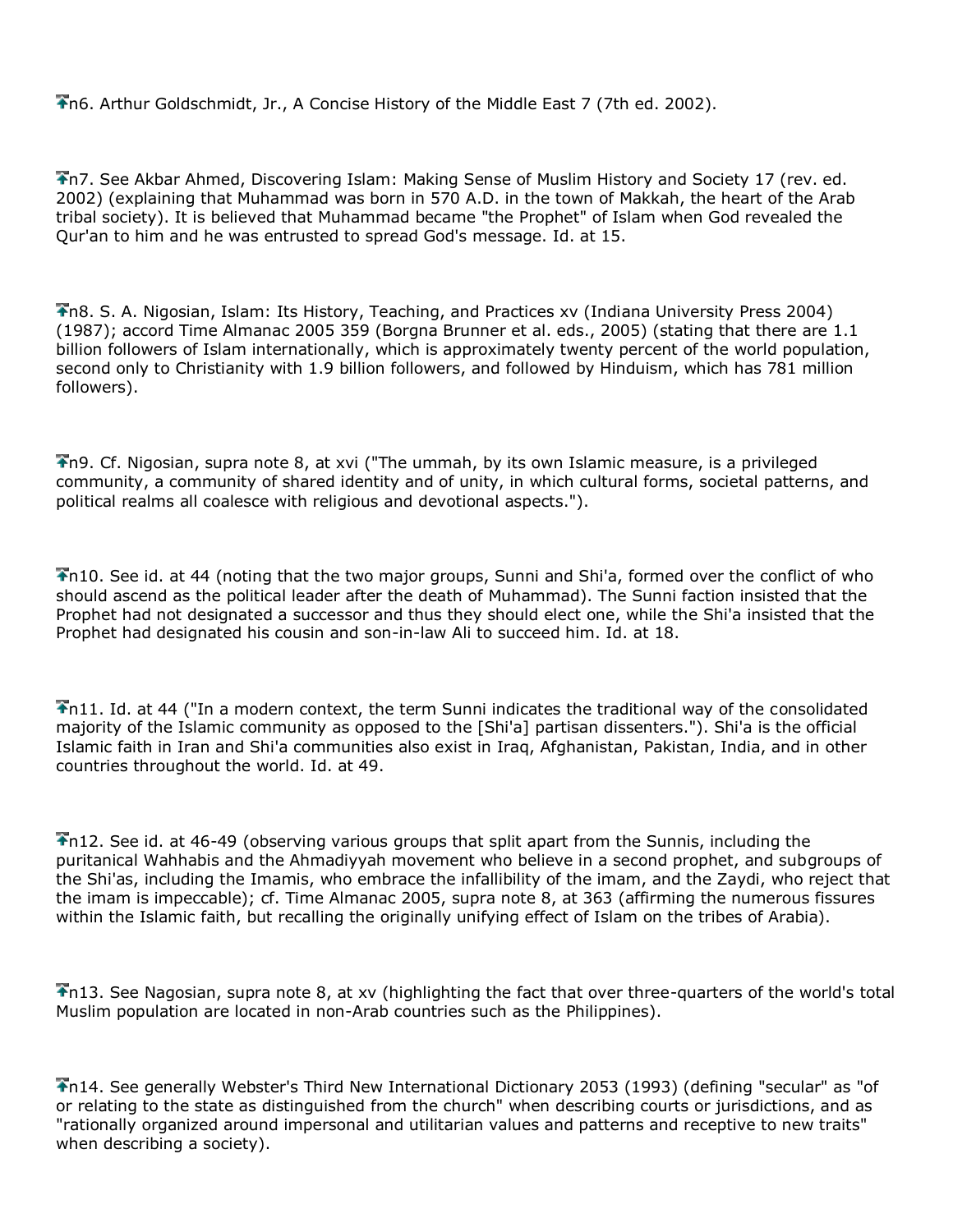n15. See Bureau of East Asian & Pacific Affairs, U.S. Dep't of State, Background Note: Indonesia (2005), available at<http://www.state.gov/r/pa/ei/bgn/2748.htm> (reporting that eighty-seven percent of the Republic of Indonesia's 224 million citizens are Muslim and that Islam flourished in the eastern archipelago during the sixteenth and seventeenth centuries).

n16. See Bureau of South Asian Affairs, U.S. Dep't of State, Background Note: India (2004), available at <http://www.state.gov/r/pa/ei/bgn/3454.htm> (stating that the predominantly Hindu federal republic has a Muslim population of 126 million, which accounts for twelve percent of the country's total population). Scholars do continue to debate the extent of India's "secularism" because of discriminatory treatment of different religions under its Constitution in the area of family law. See Jeffrey A. Redding, Constitutionalizing Islam: Theory and Pakistan, [44 Va. J. Int'l L. 759, 763 n.3 \(2004\).](http://www.lexis.com/research/buttonTFLink?_m=c36a201ca1eec4d2683235271b0e3723&_xfercite=%3ccite%20cc%3d%22USA%22%3e%3c%21%5bCDATA%5b21%20Am.%20U.%20Int%27l%20L.%20Rev.%20191%5d%5d%3e%3c%2fcite%3e&_butType=3&_butStat=2&_butNum=91&_butInline=1&_butinfo=%3ccite%20cc%3d%22USA%22%3e%3c%21%5bCDATA%5b44%20Va.%20J.%20Int%27l%20L.%20759%2cat%20763%5d%5d%3e%3c%2fcite%3e&_fmtstr=FULL&docnum=11&_startdoc=1&wchp=dGLbVzz-zSkAA&_md5=7da7ece95de39f67a8a853d97be62472)

n17. See Bangladesh: Protecting the Human Rights of Thought, Conscience, and Religion: Hearings Before the U.S. Comm'n on Int'l Religious Freedom (opening remarks, Congressman Joseph Crowley, Chair, Cong. Caucus on Bangladesh) (2004), available at <http://www.uscirf.gov/events/hearings/2004/april/04302004> oRemarks crowley.html (noting that Bangladesh has been historically known as a "moderate Muslim country with a secular democratic government").

n18. See Lama Abu-Odeh, Modernizing Muslim Family Law: The Case of Egypt, [37 Vand. J. Transnat'l L.](http://www.lexis.com/research/buttonTFLink?_m=c36a201ca1eec4d2683235271b0e3723&_xfercite=%3ccite%20cc%3d%22USA%22%3e%3c%21%5bCDATA%5b21%20Am.%20U.%20Int%27l%20L.%20Rev.%20191%5d%5d%3e%3c%2fcite%3e&_butType=3&_butStat=2&_butNum=92&_butInline=1&_butinfo=%3ccite%20cc%3d%22USA%22%3e%3c%21%5bCDATA%5b37%20Vand.%20J.%20Transnat%27l%20L.%201043%2cat%201045%5d%5d%3e%3c%2fcite%3e&_fmtstr=FULL&docnum=11&_startdoc=1&wchp=dGLbVzz-zSkAA&_md5=19bed33d900dd0c25c0f7d731c8878cc)  [1043, 1045-48 \(2004\)](http://www.lexis.com/research/buttonTFLink?_m=c36a201ca1eec4d2683235271b0e3723&_xfercite=%3ccite%20cc%3d%22USA%22%3e%3c%21%5bCDATA%5b21%20Am.%20U.%20Int%27l%20L.%20Rev.%20191%5d%5d%3e%3c%2fcite%3e&_butType=3&_butStat=2&_butNum=92&_butInline=1&_butinfo=%3ccite%20cc%3d%22USA%22%3e%3c%21%5bCDATA%5b37%20Vand.%20J.%20Transnat%27l%20L.%201043%2cat%201045%5d%5d%3e%3c%2fcite%3e&_fmtstr=FULL&docnum=11&_startdoc=1&wchp=dGLbVzz-zSkAA&_md5=19bed33d900dd0c25c0f7d731c8878cc) (recounting Egypt's move to secular law in the latter half of the nineteenth century, with the notable exception of family law); see also Nathan J. Brown & Clark B. Lombardi, Do Constitutions Requiring Adherence to Shari'a Threaten Human Rights? How Egypt's Constitutional Court Reconciles **Islamic Law** with the Liberal Rule of Law, 21 Am. U. Int'l L. Rev. (forthcoming Jan. 2006).

n19. See Asli U. Bali, Justice Under Occupation: Rule of Law and the Ethics of Nation-Building in Iraq, [30](http://www.lexis.com/research/buttonTFLink?_m=c36a201ca1eec4d2683235271b0e3723&_xfercite=%3ccite%20cc%3d%22USA%22%3e%3c%21%5bCDATA%5b21%20Am.%20U.%20Int%27l%20L.%20Rev.%20191%5d%5d%3e%3c%2fcite%3e&_butType=3&_butStat=2&_butNum=93&_butInline=1&_butinfo=%3ccite%20cc%3d%22USA%22%3e%3c%21%5bCDATA%5b30%20Yale%20J.%20Int%27l%20L.%20431%2cat%20450%5d%5d%3e%3c%2fcite%3e&_fmtstr=FULL&docnum=11&_startdoc=1&wchp=dGLbVzz-zSkAA&_md5=babe49e86601547862b1b6479fae3dc7)  [Yale J. Int'l L. 431, 450 \(2005\)](http://www.lexis.com/research/buttonTFLink?_m=c36a201ca1eec4d2683235271b0e3723&_xfercite=%3ccite%20cc%3d%22USA%22%3e%3c%21%5bCDATA%5b21%20Am.%20U.%20Int%27l%20L.%20Rev.%20191%5d%5d%3e%3c%2fcite%3e&_butType=3&_butStat=2&_butNum=93&_butInline=1&_butinfo=%3ccite%20cc%3d%22USA%22%3e%3c%21%5bCDATA%5b30%20Yale%20J.%20Int%27l%20L.%20431%2cat%20450%5d%5d%3e%3c%2fcite%3e&_fmtstr=FULL&docnum=11&_startdoc=1&wchp=dGLbVzz-zSkAA&_md5=babe49e86601547862b1b6479fae3dc7) (asserting that the United States is committed to maintaining Iraq as a secular state).

n20. See Maximilien Turner, Comment, The Price of a Scarf: The Economics of Strict Secularism, [26 U.](http://www.lexis.com/research/buttonTFLink?_m=c36a201ca1eec4d2683235271b0e3723&_xfercite=%3ccite%20cc%3d%22USA%22%3e%3c%21%5bCDATA%5b21%20Am.%20U.%20Int%27l%20L.%20Rev.%20191%5d%5d%3e%3c%2fcite%3e&_butType=3&_butStat=2&_butNum=94&_butInline=1&_butinfo=%3ccite%20cc%3d%22USA%22%3e%3c%21%5bCDATA%5b26%20U.%20Pa.%20J.%20Int%27l%20Econ.%20L.%20321%2cat%20324%5d%5d%3e%3c%2fcite%3e&_fmtstr=FULL&docnum=11&_startdoc=1&wchp=dGLbVzz-zSkAA&_md5=fb1c360469c054378ff725a904eee524)  [Pa. J. Int'l Econ. L. 321, 324-28 \(2005\)](http://www.lexis.com/research/buttonTFLink?_m=c36a201ca1eec4d2683235271b0e3723&_xfercite=%3ccite%20cc%3d%22USA%22%3e%3c%21%5bCDATA%5b21%20Am.%20U.%20Int%27l%20L.%20Rev.%20191%5d%5d%3e%3c%2fcite%3e&_butType=3&_butStat=2&_butNum=94&_butInline=1&_butinfo=%3ccite%20cc%3d%22USA%22%3e%3c%21%5bCDATA%5b26%20U.%20Pa.%20J.%20Int%27l%20Econ.%20L.%20321%2cat%20324%5d%5d%3e%3c%2fcite%3e&_fmtstr=FULL&docnum=11&_startdoc=1&wchp=dGLbVzz-zSkAA&_md5=fb1c360469c054378ff725a904eee524) (reviewing the break between "Islam and the state" following the popular uprising in Turkey at the end of World War I).

n21. See Bureau of Near Eastern Affairs, U.S. Dep't of State, Background Note: Syria (2005), available at<http://www.state.gov/r/pa/ei/bgn/3580.htm> (stating that the leading political party in Syria, the Arab Ba'ath Socialist party, embraces secularism). Although the Syrian Constitution does not make Islam the state religion, the President must be Muslim and religious courts have jurisdiction over issues of personal and family law. Id.

n22. See generally Freedom in the World 2004: The Annual Survey of Political Rights & Civil Liberties 725-26 (Aili Piano & Arch Puddington eds., 2004).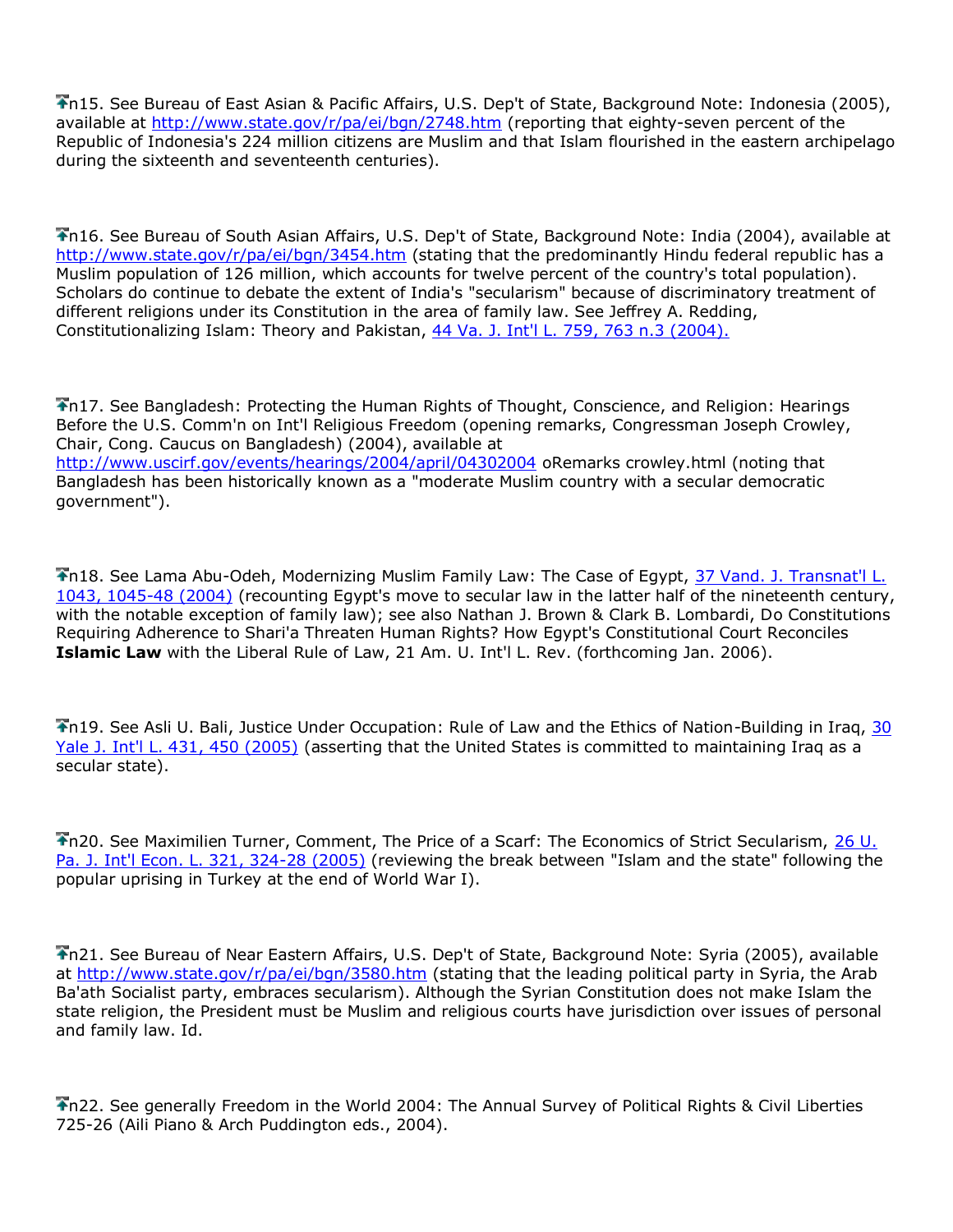Th23. This paper does not include within the term "law of war" the legal principles that govern the justification for the start of armed conflict - jus ad bellum. Following World War II, these principles are primarily found in the UN Charter.

n24. See Int'l Comm. of the Red Cross, What is **International Humanitarian Law?** (2004) (stating that **international humanitarian law,** also called "law of war" or "law of armed conflict," aims to limit armed conflict's negative effects, protect people who are not participating in hostilities, and restrict warfare methods). See generally Eric A. Posner, A Theory of the Laws of War, [70 U. Chi. L. Rev. 297](http://www.lexis.com/research/buttonTFLink?_m=c36a201ca1eec4d2683235271b0e3723&_xfercite=%3ccite%20cc%3d%22USA%22%3e%3c%21%5bCDATA%5b21%20Am.%20U.%20Int%27l%20L.%20Rev.%20191%5d%5d%3e%3c%2fcite%3e&_butType=3&_butStat=2&_butNum=95&_butInline=1&_butinfo=%3ccite%20cc%3d%22USA%22%3e%3c%21%5bCDATA%5b70%20U.%20Chi.%20L.%20Rev.%20297%5d%5d%3e%3c%2fcite%3e&_fmtstr=FULL&docnum=11&_startdoc=1&wchp=dGLbVzz-zSkAA&_md5=5a4c301ad4087763ad9350bc22ffcaba)  [\(2003\)](http://www.lexis.com/research/buttonTFLink?_m=c36a201ca1eec4d2683235271b0e3723&_xfercite=%3ccite%20cc%3d%22USA%22%3e%3c%21%5bCDATA%5b21%20Am.%20U.%20Int%27l%20L.%20Rev.%20191%5d%5d%3e%3c%2fcite%3e&_butType=3&_butStat=2&_butNum=95&_butInline=1&_butinfo=%3ccite%20cc%3d%22USA%22%3e%3c%21%5bCDATA%5b70%20U.%20Chi.%20L.%20Rev.%20297%5d%5d%3e%3c%2fcite%3e&_fmtstr=FULL&docnum=11&_startdoc=1&wchp=dGLbVzz-zSkAA&_md5=5a4c301ad4087763ad9350bc22ffcaba) (providing historical context, theory and analysis of laws of war).

The State Convention Respecting the Laws and Customs of War on Land, Oct. 18, 1907, 36 Stat. 2277, 1 [Bevans 631;](http://www.lexis.com/research/buttonTFLink?_m=c36a201ca1eec4d2683235271b0e3723&_xfercite=%3ccite%20cc%3d%22USA%22%3e%3c%21%5bCDATA%5b21%20Am.%20U.%20Int%27l%20L.%20Rev.%20191%5d%5d%3e%3c%2fcite%3e&_butType=3&_butStat=2&_butNum=96&_butInline=1&_butinfo=%3ccite%20cc%3d%22USA%22%3e%3c%21%5bCDATA%5b1%20Bevans%20631%5d%5d%3e%3c%2fcite%3e&_fmtstr=FULL&docnum=11&_startdoc=1&wchp=dGLbVzz-zSkAA&_md5=975b57982f3d95f20193a97f6585495f) Convention with Respect to the Laws and Customs of War on Land, July 29, 1899, 32 Stat. 1803, 187 Consol. T.S. 429 (prohibiting the use of poisons, killing treacherously, killing a person who has laid down his arms, causing superfluous injury, improperly using an enemy's flag or needlessly destroying an enemy's property during war).

n26. Geneva Convention for the Amelioration of the Condition of the Wounded and Sick in Armed Forces in the Field, Aug. 12, 1949, [6 U.S.T. 3114,](http://www.lexis.com/research/buttonTFLink?_m=c36a201ca1eec4d2683235271b0e3723&_xfercite=%3ccite%20cc%3d%22USA%22%3e%3c%21%5bCDATA%5b21%20Am.%20U.%20Int%27l%20L.%20Rev.%20191%5d%5d%3e%3c%2fcite%3e&_butType=3&_butStat=2&_butNum=97&_butInline=1&_butinfo=%3ccite%20cc%3d%22USA%22%3e%3c%21%5bCDATA%5b6%20U.S.T.%203114%5d%5d%3e%3c%2fcite%3e&_fmtstr=FULL&docnum=11&_startdoc=1&wchp=dGLbVzz-zSkAA&_md5=ce3f3b40a7cc460675a6f2f340ab2182) 75 U.N.T.S. 31; Geneva Convention for the Amelioration of the Condition of Wounded, Sick and Shipwrecked Members of the Armed Forces at Sea, Aug. 12, 1949, [6](http://www.lexis.com/research/buttonTFLink?_m=c36a201ca1eec4d2683235271b0e3723&_xfercite=%3ccite%20cc%3d%22USA%22%3e%3c%21%5bCDATA%5b21%20Am.%20U.%20Int%27l%20L.%20Rev.%20191%5d%5d%3e%3c%2fcite%3e&_butType=3&_butStat=2&_butNum=98&_butInline=1&_butinfo=%3ccite%20cc%3d%22USA%22%3e%3c%21%5bCDATA%5b6%20U.S.T.%203217%5d%5d%3e%3c%2fcite%3e&_fmtstr=FULL&docnum=11&_startdoc=1&wchp=dGLbVzz-zSkAA&_md5=104470dd55485ad6b5e9a85676e0ffb4)  [U.S.T. 3217,](http://www.lexis.com/research/buttonTFLink?_m=c36a201ca1eec4d2683235271b0e3723&_xfercite=%3ccite%20cc%3d%22USA%22%3e%3c%21%5bCDATA%5b21%20Am.%20U.%20Int%27l%20L.%20Rev.%20191%5d%5d%3e%3c%2fcite%3e&_butType=3&_butStat=2&_butNum=98&_butInline=1&_butinfo=%3ccite%20cc%3d%22USA%22%3e%3c%21%5bCDATA%5b6%20U.S.T.%203217%5d%5d%3e%3c%2fcite%3e&_fmtstr=FULL&docnum=11&_startdoc=1&wchp=dGLbVzz-zSkAA&_md5=104470dd55485ad6b5e9a85676e0ffb4) 75 U.N.T.S. 85; Geneva Convention Relative to the Treatment of Prisoners of War, Aug. 12, 1949, [6 U.S.T. 3316,](http://www.lexis.com/research/buttonTFLink?_m=c36a201ca1eec4d2683235271b0e3723&_xfercite=%3ccite%20cc%3d%22USA%22%3e%3c%21%5bCDATA%5b21%20Am.%20U.%20Int%27l%20L.%20Rev.%20191%5d%5d%3e%3c%2fcite%3e&_butType=3&_butStat=2&_butNum=99&_butInline=1&_butinfo=%3ccite%20cc%3d%22USA%22%3e%3c%21%5bCDATA%5b6%20U.S.T.%203316%5d%5d%3e%3c%2fcite%3e&_fmtstr=FULL&docnum=11&_startdoc=1&wchp=dGLbVzz-zSkAA&_md5=d4e40fa3e95336d75537102c76d53d81) 75 U.N.T.S. 135; Geneva Convention Relative to the Protection of Civilian Persons in Times of War, Aug. 12, 1949, [6 U.S.T. 3516,](http://www.lexis.com/research/buttonTFLink?_m=c36a201ca1eec4d2683235271b0e3723&_xfercite=%3ccite%20cc%3d%22USA%22%3e%3c%21%5bCDATA%5b21%20Am.%20U.%20Int%27l%20L.%20Rev.%20191%5d%5d%3e%3c%2fcite%3e&_butType=3&_butStat=2&_butNum=100&_butInline=1&_butinfo=%3ccite%20cc%3d%22USA%22%3e%3c%21%5bCDATA%5b6%20U.S.T.%203516%5d%5d%3e%3c%2fcite%3e&_fmtstr=FULL&docnum=11&_startdoc=1&wchp=dGLbVzz-zSkAA&_md5=ca7446728168bbb48cd0574116f0da87) 75 U.N.T.S. 287; see also Protocol Additional to the Geneva Conventions of 12 August 1949, and Relating to the Protection of Victims of International Armed Conflicts (Protocol I), June 8, 1977, 1125 U.N.T.S. 3 [hereinafter Protocol I] (providing rules of war, such as medical transportation during war, methods and means of warfare combat and prisoners of war, treatment of civilian populations, zones under special protection, civil defense, measures for women and children, and protection for journalists); Protocol Additional to the Geneva Conventions of 12 August 1949, and Relating to the Protection of Victims of Non-International Armed Conflicts (Protocol II), June 8, 1977, 1125 U.N.T.S. 609 (outlining rules of war, including humane treatment for individuals such as children and detainees, care for wounded, sick and shipwrecked, protections for civilian populations, and cultural objects and other measures).

n27. See, e.g., Convention for the Protection of Cultural Property in the Event of Armed Conflict, May 14, 1954, 249 U.N.T.S. 215 (defining cultural property and outlining protections for cultural property during war, including transportation measures and immunity from seizure for certain cultural property items).

n28. See, e.g., Convention on the Prohibition of the Development, Production, and Stockpiling of Bacteriological (Biological) and Toxin Weapons and on Their Destruction, Apr. 10, 1972, [26 U.S.T. 583,](http://www.lexis.com/research/buttonTFLink?_m=c36a201ca1eec4d2683235271b0e3723&_xfercite=%3ccite%20cc%3d%22USA%22%3e%3c%21%5bCDATA%5b21%20Am.%20U.%20Int%27l%20L.%20Rev.%20191%5d%5d%3e%3c%2fcite%3e&_butType=3&_butStat=2&_butNum=101&_butInline=1&_butinfo=%3ccite%20cc%3d%22USA%22%3e%3c%21%5bCDATA%5b26%20U.S.T.%20583%5d%5d%3e%3c%2fcite%3e&_fmtstr=FULL&docnum=11&_startdoc=1&wchp=dGLbVzz-zSkAA&_md5=26586c7119308b4cd3feb8b22a387831) 1015 U.N.T.S. 163 (stating that all signed parties agree never to produce or retain biological agents or other toxins that have no use for peaceful purposes, or any equipment designed to facilitate use of such toxins in conflict).

n29. See, e.g., Protocol for the Prohibition of the Use in War of Asphyxiating, Poisonous or Other Gases, and of Bacteriological Methods of Warfare, June 17, 1925, [26 U.S.T. 571,](http://www.lexis.com/research/buttonTFLink?_m=c36a201ca1eec4d2683235271b0e3723&_xfercite=%3ccite%20cc%3d%22USA%22%3e%3c%21%5bCDATA%5b21%20Am.%20U.%20Int%27l%20L.%20Rev.%20191%5d%5d%3e%3c%2fcite%3e&_butType=3&_butStat=2&_butNum=102&_butInline=1&_butinfo=%3ccite%20cc%3d%22USA%22%3e%3c%21%5bCDATA%5b26%20U.S.T.%20571%5d%5d%3e%3c%2fcite%3e&_fmtstr=FULL&docnum=11&_startdoc=1&wchp=dGLbVzz-zSkAA&_md5=04ac7e7c4c4b7b986c5d5a8d62181b88) 94 L.N.T.S. 65 (prohibiting the use of asphyxiating, poisonous or other gases, and the use of all analogous liquids, materials or devices in warfare); see also Convention on the Prohibition of Development, Production, Stockpiling and Use of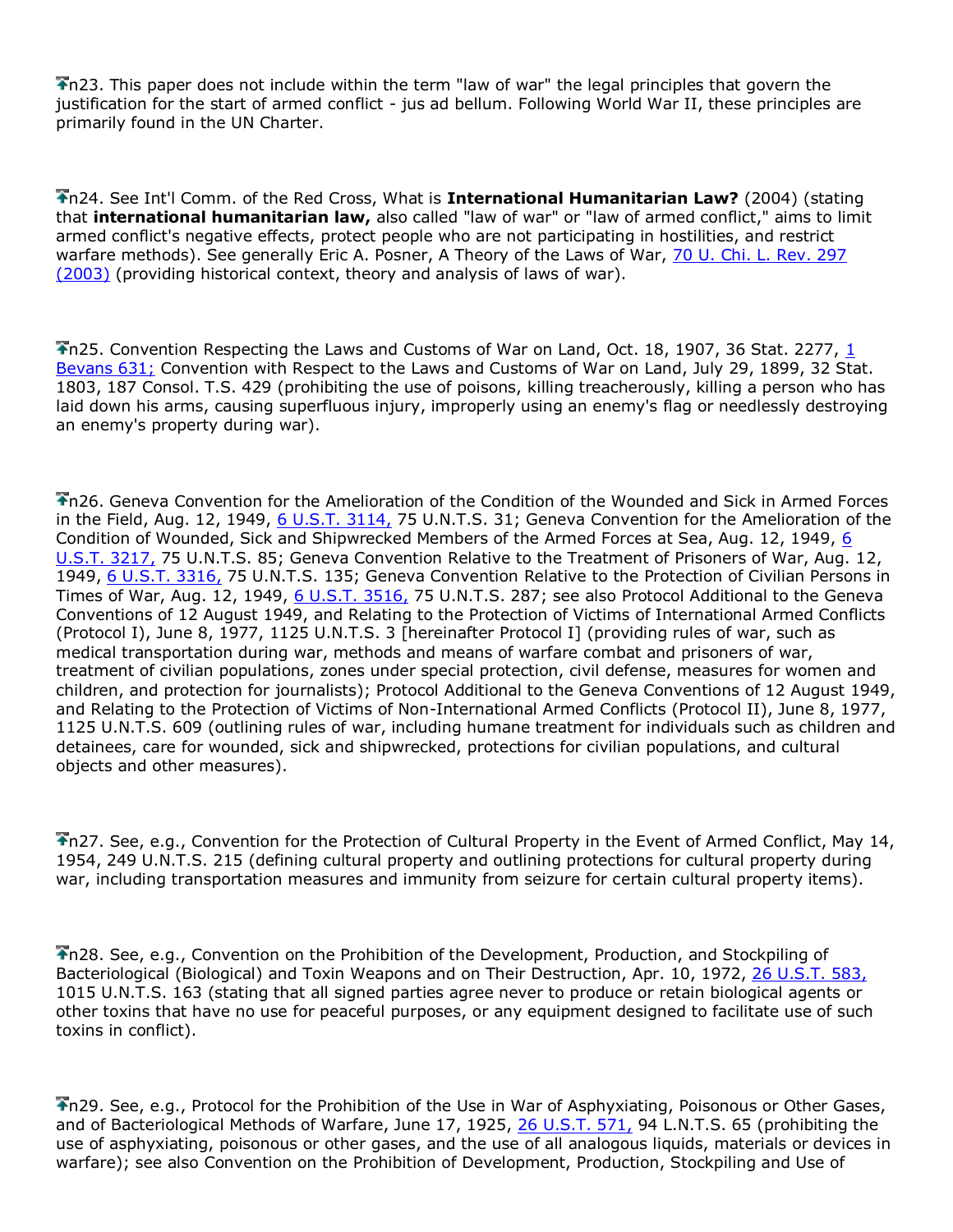Chemical Weapons and on Their Destruction, opened for signature Jan. 13, 1993, S. Treaty Doc. No. 103- 21, 1974 U.N.T.S. 45 (providing guidelines for chemical weapons and facilities used to produce chemical weapons, including obligations to report possession of chemical weapons and establish plans for their destruction).

n30. See, e.g., Convention on Prohibitions or Restrictions on the Use of Certain Conventional Weapons Which May Be Deemed to Be Excessively Injurious or to Have Indiscriminate Effects, Oct. 10, 1980, 1342 U.N.T.S. 137 (stating that the parties agree not to use weapons or projectiles in a way that causes superfluous injury, unnecessary suffering, or severe damage to the environment, and noting that the parties wish to restrict use, stockpiling, and production of conventional weapons in order to facilitate disarmament).

n31. See [Restatement \(Third\) of the Foreign Relations Law of the United States 102](http://www.lexis.com/research/buttonTFLink?_m=c36a201ca1eec4d2683235271b0e3723&_xfercite=%3ccite%20cc%3d%22USA%22%3e%3c%21%5bCDATA%5b21%20Am.%20U.%20Int%27l%20L.%20Rev.%20191%5d%5d%3e%3c%2fcite%3e&_butType=4&_butStat=0&_butNum=103&_butInline=1&_butinfo=RESTAT%20FOREIGN%20REL%20THIRD%20102&_fmtstr=FULL&docnum=11&_startdoc=1&wchp=dGLbVzz-zSkAA&_md5=5e52c0d9844a7723256ae890d8861a30) (1987).

n32. It should also be noted that many Muslims in tribal cultures like Saudi Arabia, Yemen, and Afghanistan (and parts of Iraq) would default to their particular tribal rules for conflict, rather than **Islamic law.** But this essay's thesis is about teaching the U.S. soldiers about the "impact" of Islam on the law of war. To keep the issue in focus, the essay will thus use the term "law of war" to refer to the internationally recognized definition as described in the essay.

n33. See Bill Kaczor, Marine Leader: Civilian Agencies Should Be Involved in War Plans, Tallahassee Democrat, Oct. 20, 2004, at B7 (stating that in 2003 the military trained 800 marines in four-week sessions on Arabic language and culture, and Islam); see also Press Release, Darlene Goodwin, Chief of Naval Educ. and Training, CNET Hosts Cultural Training Team (May 14, 2002), available at https:/[/www.cnet.navy.mil/cnet/pao/pr2002/02](http://www.cnet.navy.mil/cnet/pao/pr2002/02) 042.pdf (describing a military seminar on understanding Islamic and Arab cultures to increase cultural awareness among military members).

n34. See President's Address to the Nation on the War on Terror from Fort Bragg, North Carolina, 41 Weekly Comp. Pres. Doc. 1079 (July 1, 2005), available at [http://frwebgate.access.gpo.gov/cgi](http://frwebgate.access.gpo.gov/cgi-bin/getdoc.cgi?dbname=)[bin/getdoc.cgi?dbname=](http://frwebgate.access.gpo.gov/cgi-bin/getdoc.cgi?dbname=) 2005 presidential documents&docid=pd04jy05 txt-8 (stating that U.S. troops are fighting a war on terror and that Iraq is its battlefield).

n35. See The Middle East: Stentorian Guard, Economist, Apr. 16, 2005, at 12 (noting that the Middle East is a complex mixture of conflicts and alliances, including strains of nationalism and religious fundamentalism, that the region has a long history of turbulence, and that theories of international relations in the Middle East cannot be placed into neat categories).

n36. See, e.g., Law. Comm. for Hum. Rts., Assessing the New Normal: [Liberty and Security for the Post-](http://www.lexis.com/research/buttonTFLink?_m=c36a201ca1eec4d2683235271b0e3723&_xfercite=%3ccite%20cc%3d%22USA%22%3e%3c%21%5bCDATA%5b21%20Am.%20U.%20Int%27l%20L.%20Rev.%20191%5d%5d%3e%3c%2fcite%3e&_butType=3&_butStat=2&_butNum=104&_butInline=1&_butinfo=%3ccite%20cc%3d%22USA%22%3e%3c%21%5bCDATA%5b11%20U.S.%2051%5d%5d%3e%3c%2fcite%3e&_fmtstr=FULL&docnum=11&_startdoc=1&wchp=dGLbVzz-zSkAA&_md5=d32275b0ab38123f82205d9411b4d440)[September 11 United States 51-61 \(2003\),](http://www.lexis.com/research/buttonTFLink?_m=c36a201ca1eec4d2683235271b0e3723&_xfercite=%3ccite%20cc%3d%22USA%22%3e%3c%21%5bCDATA%5b21%20Am.%20U.%20Int%27l%20L.%20Rev.%20191%5d%5d%3e%3c%2fcite%3e&_butType=3&_butStat=2&_butNum=104&_butInline=1&_butinfo=%3ccite%20cc%3d%22USA%22%3e%3c%21%5bCDATA%5b11%20U.S.%2051%5d%5d%3e%3c%2fcite%3e&_fmtstr=FULL&docnum=11&_startdoc=1&wchp=dGLbVzz-zSkAA&_md5=d32275b0ab38123f82205d9411b4d440) available at <http://www.humanrightsfirst.org/pubs/descriptions/Assessing/Ch4.pdf> (reviewing interpretive differences among the United States, Sweden, Scotland, Northern Ireland, Australia, England, Wales and Canada on the application of Geneva Convention provisions to detainees at Guantanamo).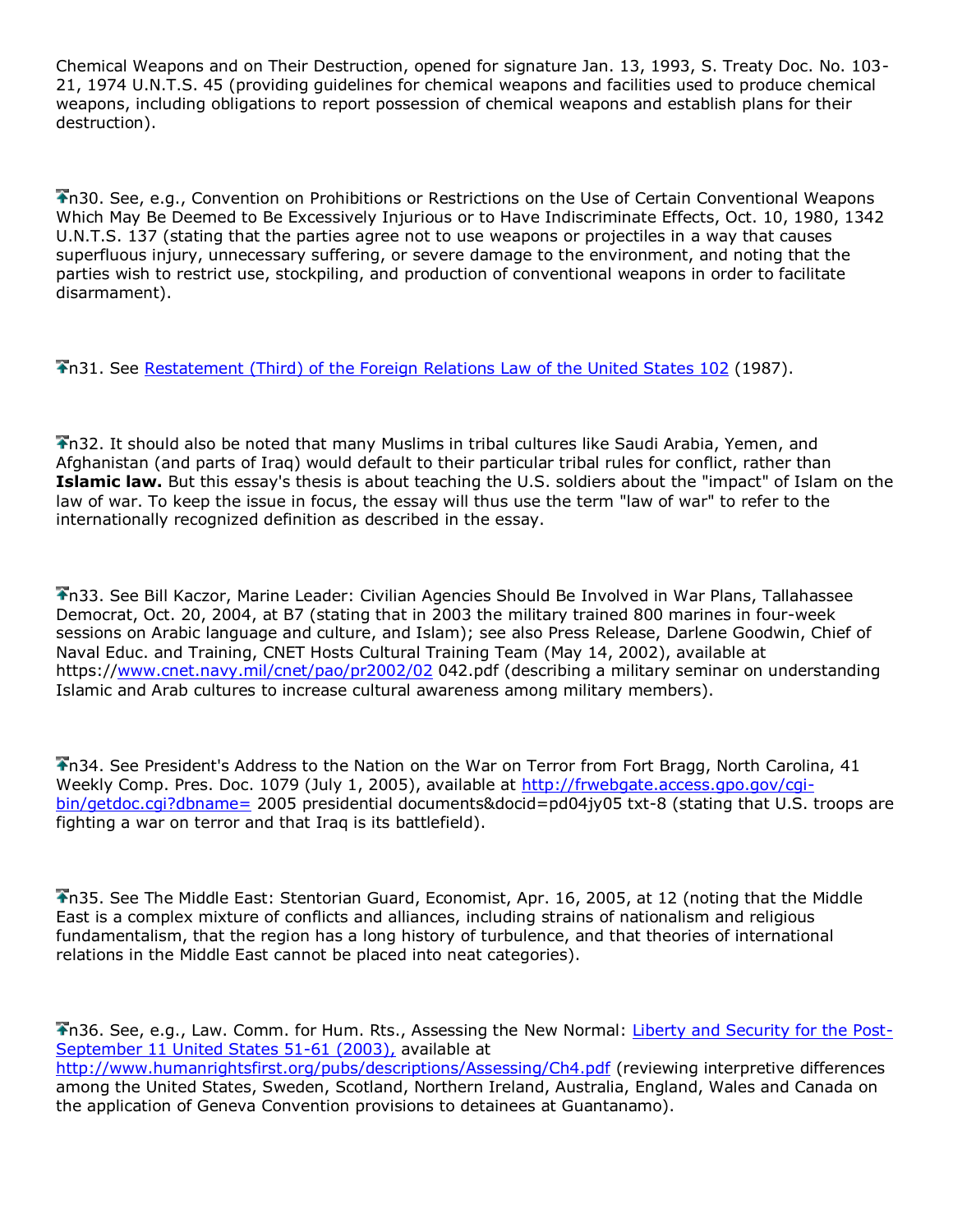n37. While Muslims would grant much more credence to an explanation justifying U.S. military actions if it came from learned Islamic clerics or people known in their community to be pious and knowledgeable, the initial explanation must come from the U.S. commanders. The explanation must be presented in a manner that will resonate with the Muslim audience.

n38. See U.S. Dep't of Def., Directive 5100.77, DoD Law of War Program (1998); Chairman of the Joint Chiefs of Staff, Instruction 5810.01, Implementation of the DoD Law of War Program (1996); Chairman of the Joint Chiefs of Staff, Instruction 3121.01A, Standing Rules of Engagement for U.S. Forces (2000) ("U.S. forces will always comply with the Law of Armed Conflict."). Except when properly determined by the National Command Authority that it is not applicable, DoD Components "will comply with the Law of War in the conduct of all military operations and related activities in armed conflict, however such conflicts are characterized ... ." U.S. Dep't of Def., supra.

n39. See Ignaz Goldziher, Introduction to Islamic Theology and Law 168 (Andras Hamori & Ruth Hamori trans., Princeton Univ. Press 1981) (1910) (clarifying that sects within the Islamic religion are only considered to be those groups who depart from the sunna, the historically endorsed form of Islam, on fundamental issues). Such divisions, or sects, within Islam go back to its earliest age and are still in effect today. Id.

n40. See Ann Elizabeth Mayer, Islam and the State, 12 Cardozo L. Rev. 1015, 1017 (1991) (describing Islam as a "decentralized" religion and explaining how Islam is subject to varying interpretations due to the lack of a recognized central authority on doctrinal matters).

n41. See Donna E. Arzt, Heroes or Heretics: Religious Dissidents Under **Islamic Law,** [14 Wis. Int'l L.J.](http://www.lexis.com/research/buttonTFLink?_m=c36a201ca1eec4d2683235271b0e3723&_xfercite=%3ccite%20cc%3d%22USA%22%3e%3c%21%5bCDATA%5b21%20Am.%20U.%20Int%27l%20L.%20Rev.%20191%5d%5d%3e%3c%2fcite%3e&_butType=3&_butStat=2&_butNum=106&_butInline=1&_butinfo=%3ccite%20cc%3d%22USA%22%3e%3c%21%5bCDATA%5b14%20Wis.%20Int%27l%20L.J.%20349%2cat%20367%5d%5d%3e%3c%2fcite%3e&_fmtstr=FULL&docnum=11&_startdoc=1&wchp=dGLbVzz-zSkAA&_md5=fd6018b2c01c6dc5148dbfc2a5325a2a)  [349, 367-68 \(1996\)](http://www.lexis.com/research/buttonTFLink?_m=c36a201ca1eec4d2683235271b0e3723&_xfercite=%3ccite%20cc%3d%22USA%22%3e%3c%21%5bCDATA%5b21%20Am.%20U.%20Int%27l%20L.%20Rev.%20191%5d%5d%3e%3c%2fcite%3e&_butType=3&_butStat=2&_butNum=106&_butInline=1&_butinfo=%3ccite%20cc%3d%22USA%22%3e%3c%21%5bCDATA%5b14%20Wis.%20Int%27l%20L.J.%20349%2cat%20367%5d%5d%3e%3c%2fcite%3e&_fmtstr=FULL&docnum=11&_startdoc=1&wchp=dGLbVzz-zSkAA&_md5=fd6018b2c01c6dc5148dbfc2a5325a2a) (listing the major schools of jurisprudence within the Sunnis as being the Hanafi, Shafi, Maliki and Hanbali, and within the Shi'a sect as including "the Ithna "Ashari or Imamis, Ismaili, Alawi, Druze, and Zeydi").

n42. See Majid Kadduri, The Islamic Conception of Justice 164-73 (1984) (acknowledging the justification for warfare in the Qu'ran as the jihad, and detailing how the interpretation of the concept has evolved over time from waging war against non-believers in conflict with Islam, toward modern day secular wars motivated for reasons beyond the duty of jihad).

n43. See Int'l Comm. of the Red Cross, States Party to the Geneva Conventions and Their Additional Protocols (2005), available at<http://www.icrc.org/Web/eng/siteeng0.nsf/html/party> gc (listing nations that are party to the Geneva Conventions, including many countries with large Muslim populations).

n44. See generally [18 U.S.C. 2331](http://www.lexis.com/research/buttonTFLink?_m=c36a201ca1eec4d2683235271b0e3723&_xfercite=%3ccite%20cc%3d%22USA%22%3e%3c%21%5bCDATA%5b21%20Am.%20U.%20Int%27l%20L.%20Rev.%20191%5d%5d%3e%3c%2fcite%3e&_butType=4&_butStat=0&_butNum=107&_butInline=1&_butinfo=18%20USC%202331&_fmtstr=FULL&docnum=11&_startdoc=1&wchp=dGLbVzz-zSkAA&_md5=5a1036c0b3ed47b5a5769935aac3594b) (2000) (defining "international terrorism" as "activities that involve violent acts or acts dangerous to human life that are a violation of the criminal laws of the United States or of any State," and that appear to be intended "to intimidate or coerce a civilian population, to influence the policy of a government by intimidation or coercion, or to affect the conduct of a government by mass destruction, assassination, or kidnapping"). There is a lack of consensus on the definition of terrorism, which can lead to politically motivated abuse. See Sami Zeidan, Desperately Seeking Definition: The International Community's Quest for Identifying the Specter of Terrorism, [36 Cornell Int'l L.J. 491, 491-93](http://www.lexis.com/research/buttonTFLink?_m=c36a201ca1eec4d2683235271b0e3723&_xfercite=%3ccite%20cc%3d%22USA%22%3e%3c%21%5bCDATA%5b21%20Am.%20U.%20Int%27l%20L.%20Rev.%20191%5d%5d%3e%3c%2fcite%3e&_butType=3&_butStat=2&_butNum=108&_butInline=1&_butinfo=%3ccite%20cc%3d%22USA%22%3e%3c%21%5bCDATA%5b36%20Cornell%20Int%27l%20L.J.%20491%5d%5d%3e%3c%2fcite%3e&_fmtstr=FULL&docnum=11&_startdoc=1&wchp=dGLbVzz-zSkAA&_md5=41867f5f9641d678b28a15fc5128c058)   $(2004).$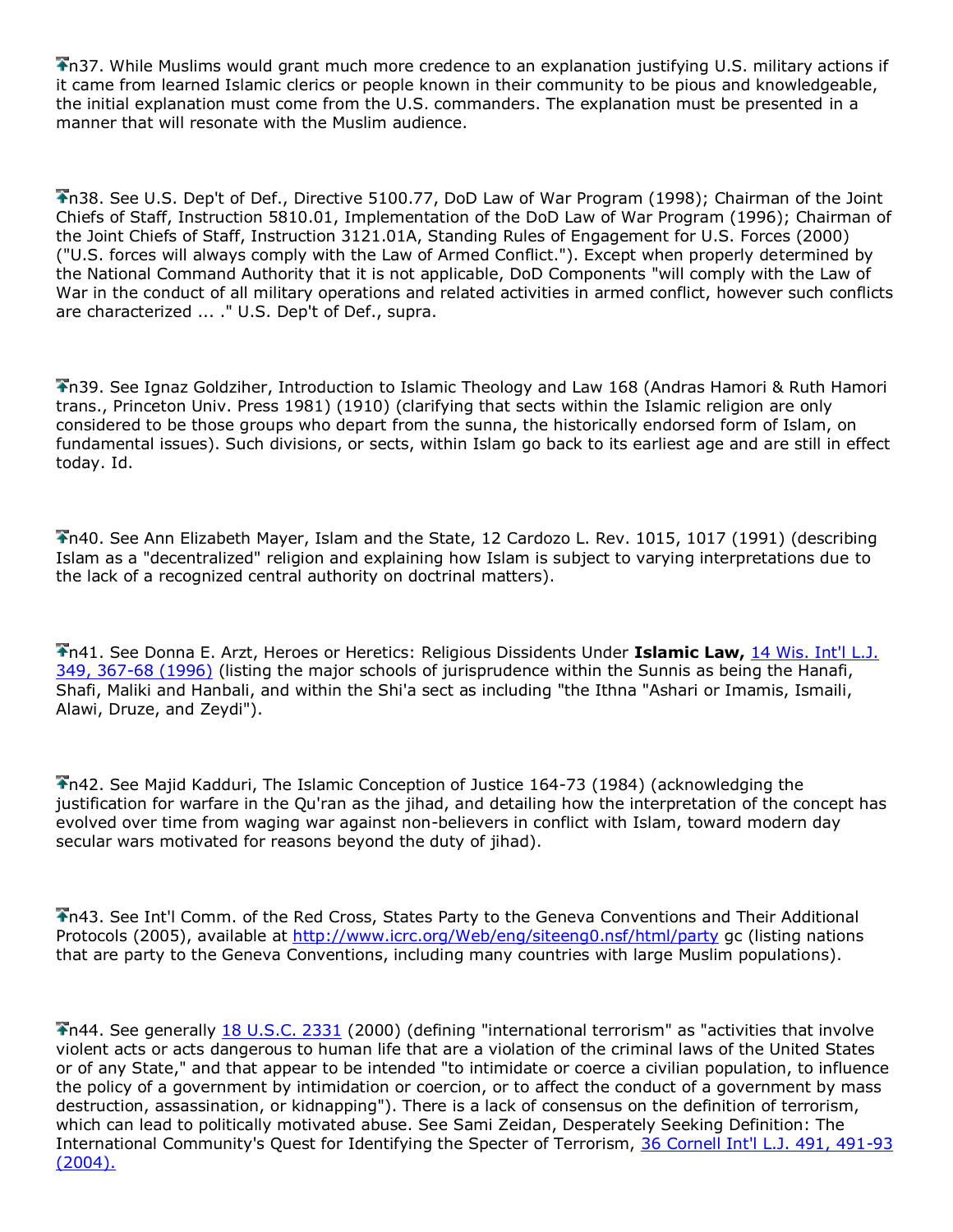$\overline{\bullet}$ n45. Esposito, supra note 4, at 36.

 $\overline{4}$ n46. Id.

n47. See id. at 37 (articulating that the issue of succession after Muhammad's death was the basis for the creation and division of Shi'a and Sunni Islam).

n48. See Nigosian, supra note 8, at 7.

n49. See Esposito, supra note 4, at 37 (relating that the successor, Abu Bakr, was the well-respected father-in-law of Muhammad).

n50. See id. (explaining that those who accepted the choice of Abu Bakr, Muhammad's father-in-law, became known as Sunnis, followers of the Sunnah or example of the Prophet).

n51. See id. (reviewing how the Shi'a believed Muhammad chose his own successor, Ali, the senior male in his family).

 $\overline{\text{In}}$ 52. Id.

n53. See generally Malise Ruthven, Islam in the World 181-226 (1984) (tracing the history of the divisions within Islam from Muhammad's death to the early twentieth century).

n54. See Goldziher, supra note 39, at 13-14 (listing the pillars as: 1) profession of faith that there is only one God and that Muhammad is the Messenger of God; 2) ritual of the prayer service; 3) almsgiving; 4) fasting; and 5) pilgrimage to Mecca).

n55. John Renard, Responses to 101 Questions on Islam 33 (1998).

n56. Esposito, supra note 4, at 105-06.

n57. Id. at 106.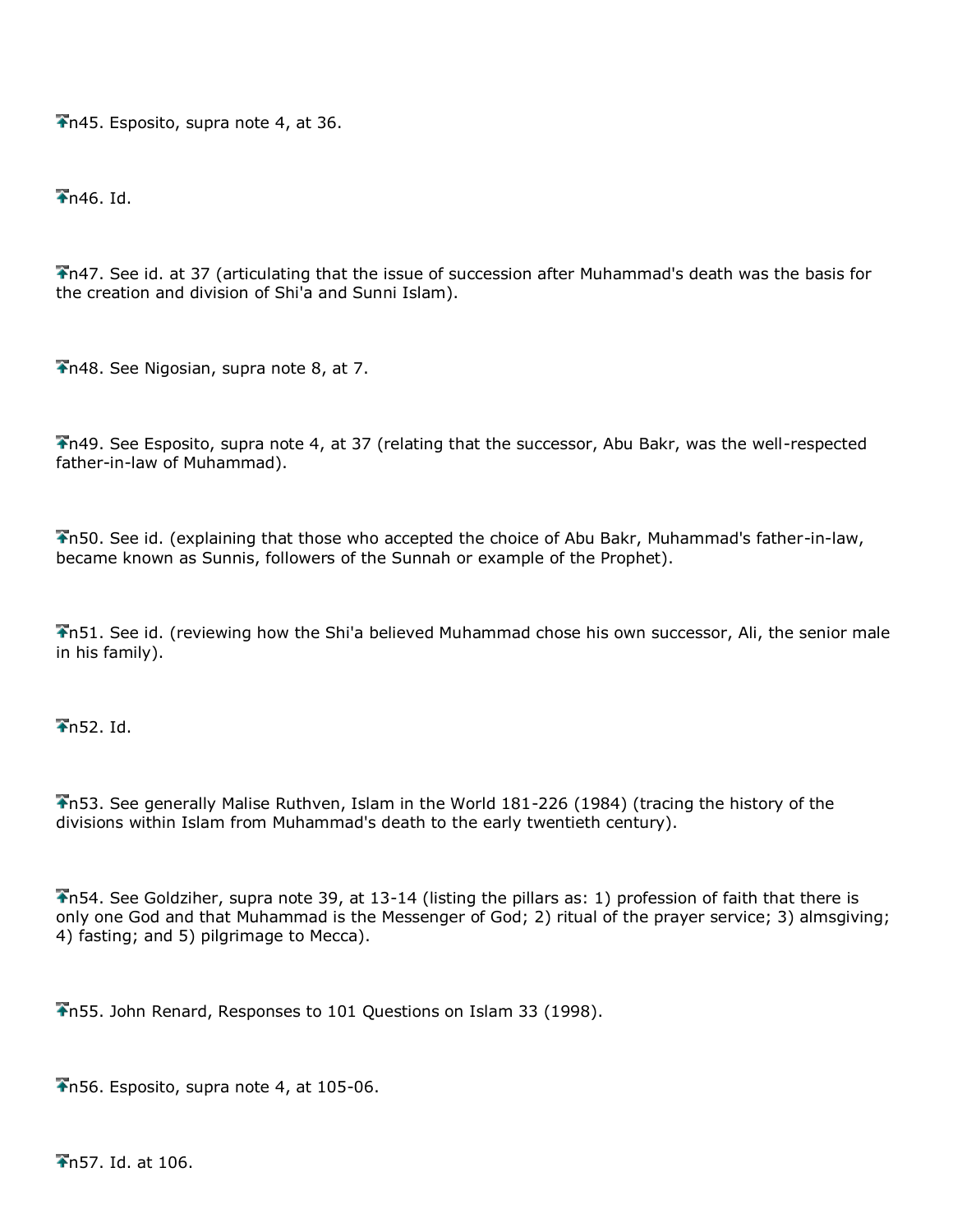n58. See Mohamed Y. Mattar, State Responsibilities in Combating Trafficking in Persons in Central Asia, [27 Loy. L.A. Int'l & Comp. L. Rev. 145, 162 \(2005\)](http://www.lexis.com/research/buttonTFLink?_m=c36a201ca1eec4d2683235271b0e3723&_xfercite=%3ccite%20cc%3d%22USA%22%3e%3c%21%5bCDATA%5b21%20Am.%20U.%20Int%27l%20L.%20Rev.%20191%5d%5d%3e%3c%2fcite%3e&_butType=3&_butStat=2&_butNum=109&_butInline=1&_butinfo=%3ccite%20cc%3d%22USA%22%3e%3c%21%5bCDATA%5b27%20Loy.%20L.A.%20Int%27l%20%26%20Comp.%20L.%20Rev.%20145%2cat%20162%5d%5d%3e%3c%2fcite%3e&_fmtstr=FULL&docnum=11&_startdoc=1&wchp=dGLbVzz-zSkAA&_md5=d9d1664bd8cf4db47addd73f1d3f85fd) (identifying Central Asian countries, where Islam is the majority religion, that promote a secular style of Islam in an attempt to avoid Islamic fundamentalism in government).

n59. See supra notes 14-21 and accompanying text.

n60. John Kelsay, Islam and War: A Study in Comparative Ethics 60 (1993) (quoting the hadith, as interpreted by al-Shaybani in the ninth century, and attributing limitations on the use of force to the Prophet Muhammad).

n61. See Laura A. Dickinson, Using Legal Process to Fight Terrorism: Detentions, Military Commissions, International Tribunals, and the Rule of Law, [75 S. Cal. L. Rev. 1407, 1489-90 \(2002\)](http://www.lexis.com/research/buttonTFLink?_m=c36a201ca1eec4d2683235271b0e3723&_xfercite=%3ccite%20cc%3d%22USA%22%3e%3c%21%5bCDATA%5b21%20Am.%20U.%20Int%27l%20L.%20Rev.%20191%5d%5d%3e%3c%2fcite%3e&_butType=3&_butStat=2&_butNum=110&_butInline=1&_butinfo=%3ccite%20cc%3d%22USA%22%3e%3c%21%5bCDATA%5b75%20S.%20Cal.%20L.%20Rev.%201407%2cat%201489%5d%5d%3e%3c%2fcite%3e&_fmtstr=FULL&docnum=11&_startdoc=1&wchp=dGLbVzz-zSkAA&_md5=5abc0740df1f1007415859da150a4e43) ("And fight in God's cause against those who wage war against you, but do not transgress limits, for God loves not the transgressors." (quoting Qur'an 2:190)).

n62. See Kelsay, supra note 60, at 59 (pointing to the treatise Kitab al-Siyar, or the book of conduct, written by al-Shaybani on international relations).

 $\overline{\bullet}$ n63. Id.

n64. See Hilmi M. Zawati, Is Jihad a Just War? War, Peace and Human Rights Under Islamic and Public International Law 41 (2001) (stating that war could not begin without first asking the enemy to adopt Islam).

n65. See Ruthven, supra note 53, at 128-29 (describing that the word kafir, meaning unbelievers, originated to describe those ungrateful for the truths revealed in the Qur'an and became synonymous with sinner by breakaway sects of Islam).

n66. See Zawati, supra note 64, at 38 (quoting passage 29:46 of the Qur'an as advocating non-violence against the People of the Book unless they first commit an aggression).

n67. See Esposito, supra note 4, at 41-42 (stating how the Kharajites were among the first to become extremist by advocating strict militant rules and those who would not follow them were enemies of God and punishable by death).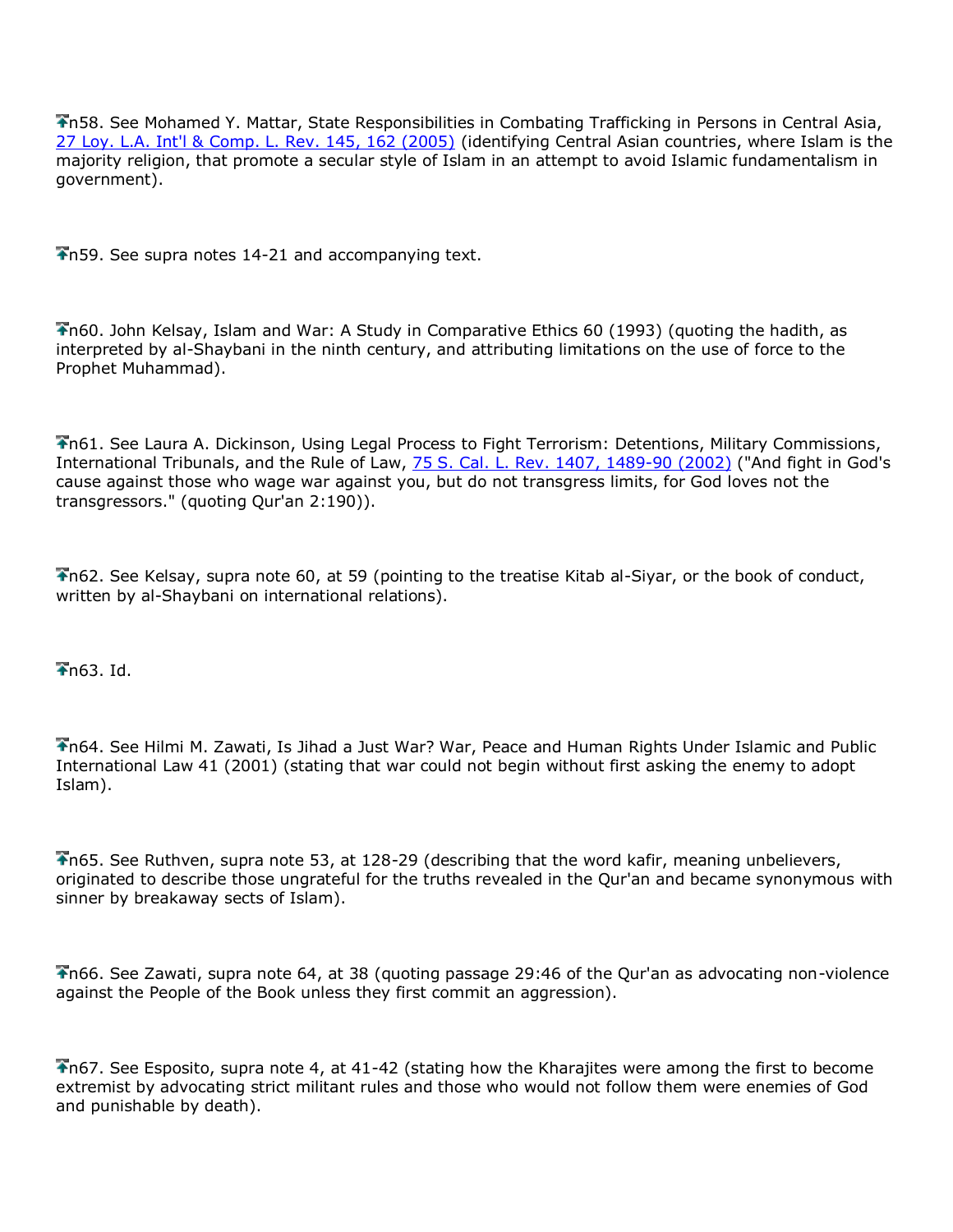$\bigtriangledown$ n68. See Zawati, supra note 64, at 44 n.212 (recounting Muhammad's mercy to the Meccans after his conquest in 630 A.D.).

n69. See id. (noting that eight years later, the second Caliph conquered Jerusalem without bloodshed for the first time in history).

n70. See Kelsay, supra note 60, at 59 (interpreting sayings attributed to Muhammad as forbidding the killing of children even if they are nonbelievers).

n71. See id. at 60, 62 (suggesting that Islamic ideas of the rules of warfare blended religious, moral, political, and military factors).

n72. See Zawati, supra note 64, at 41-45 (comparing and contrasting the limitations on warfare in "Islamic international law" with the Geneva and Hague Conventions).

n73. James Cockayne, Islam and **International Humanitarian Law:** From a Clash to a Conversation Between Civilizations, 84 Int'l Rev. Red Cross 597, 599 (2002).

n74. See id. at 601-02 (referring to the Geneva Conference in 1863, the Geneva Convention in 1864, and the Brussels Conference in 1874).

n75. Id. at 607.

n76. See id. at 609 (recognizing the red cross was an inversion of the Swiss flag, another symbol of neutrality).

n77. See id. at 610 (concluding that the recognition of the red crescent, representing Turkey and Egypt, and the red sun and lion, representing Persia, in Article 19 of the Geneva Convention of 1929, was a result of the increased number of Islamic states participating in international conferences).

n78. Furthermore, as with all international obligations (and domestic, for that matter), interpretive distinctions among states provide another avenue for compliance variations. See, e.g., Louis-Philippe F. Rouillard, Misinterpreting the Prohibition of Torture Under International Law: The Office of Legal Counsel Memorandum, [21 Am. U. Int'l L. Rev. 9 \(2005\)](http://www.lexis.com/research/buttonTFLink?_m=c36a201ca1eec4d2683235271b0e3723&_xfercite=%3ccite%20cc%3d%22USA%22%3e%3c%21%5bCDATA%5b21%20Am.%20U.%20Int%27l%20L.%20Rev.%20191%5d%5d%3e%3c%2fcite%3e&_butType=3&_butStat=2&_butNum=111&_butInline=1&_butinfo=%3ccite%20cc%3d%22USA%22%3e%3c%21%5bCDATA%5b21%20Am.%20U.%20Int%27l%20L.%20Rev.%209%5d%5d%3e%3c%2fcite%3e&_fmtstr=FULL&docnum=11&_startdoc=1&wchp=dGLbVzz-zSkAA&_md5=aa4e6752115136b6e9519b3e82d9174d) (reviewing different interpretations of conduct constituting torture).

n79. See Interview with French Maclean, Professor, Nat'l Def. Univ., in Wash., D.C. (Dec. 1, 2003) ("In